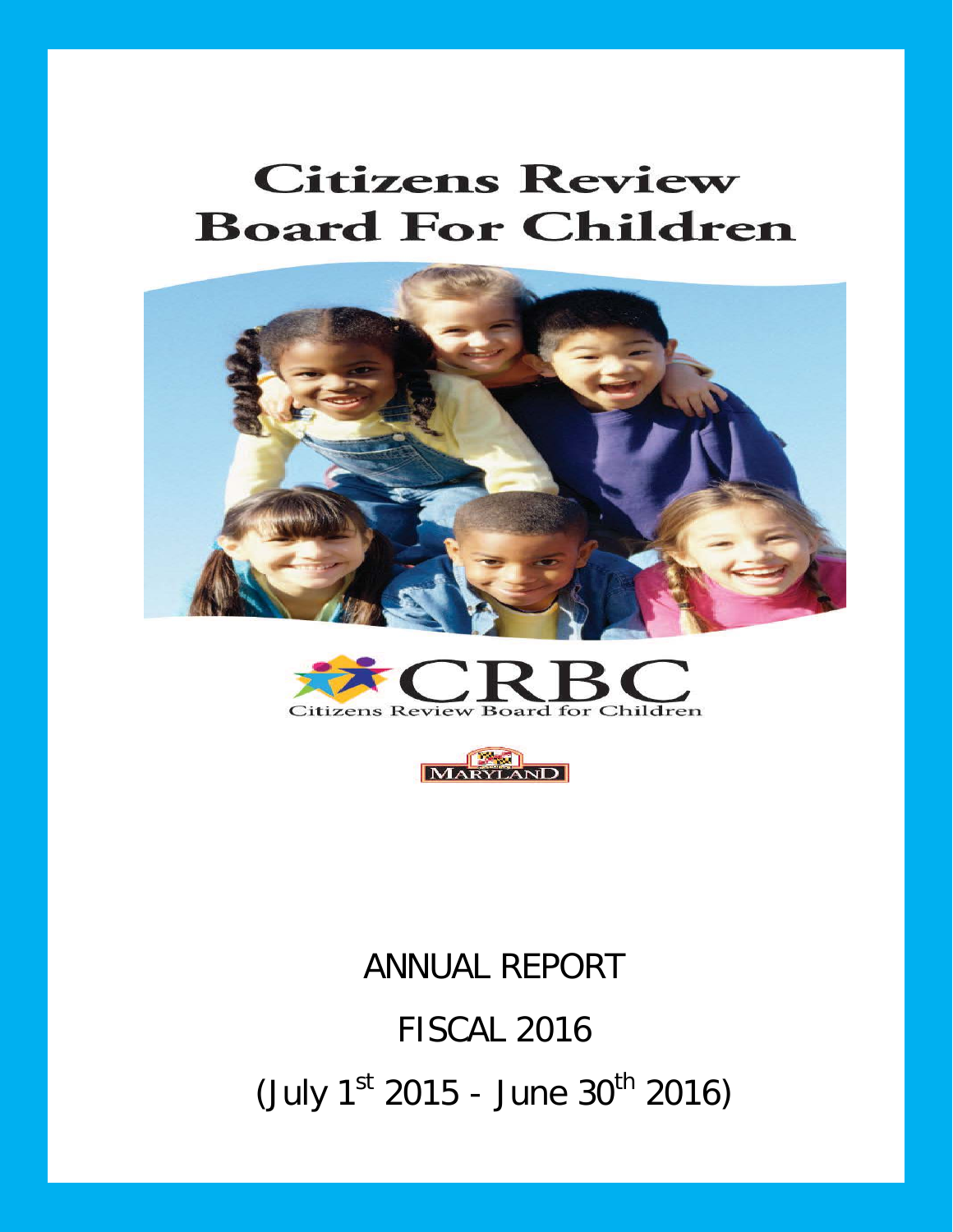# **Table of Contents**

| <b>Child Protection Services</b> | .40 |
|----------------------------------|-----|
|                                  |     |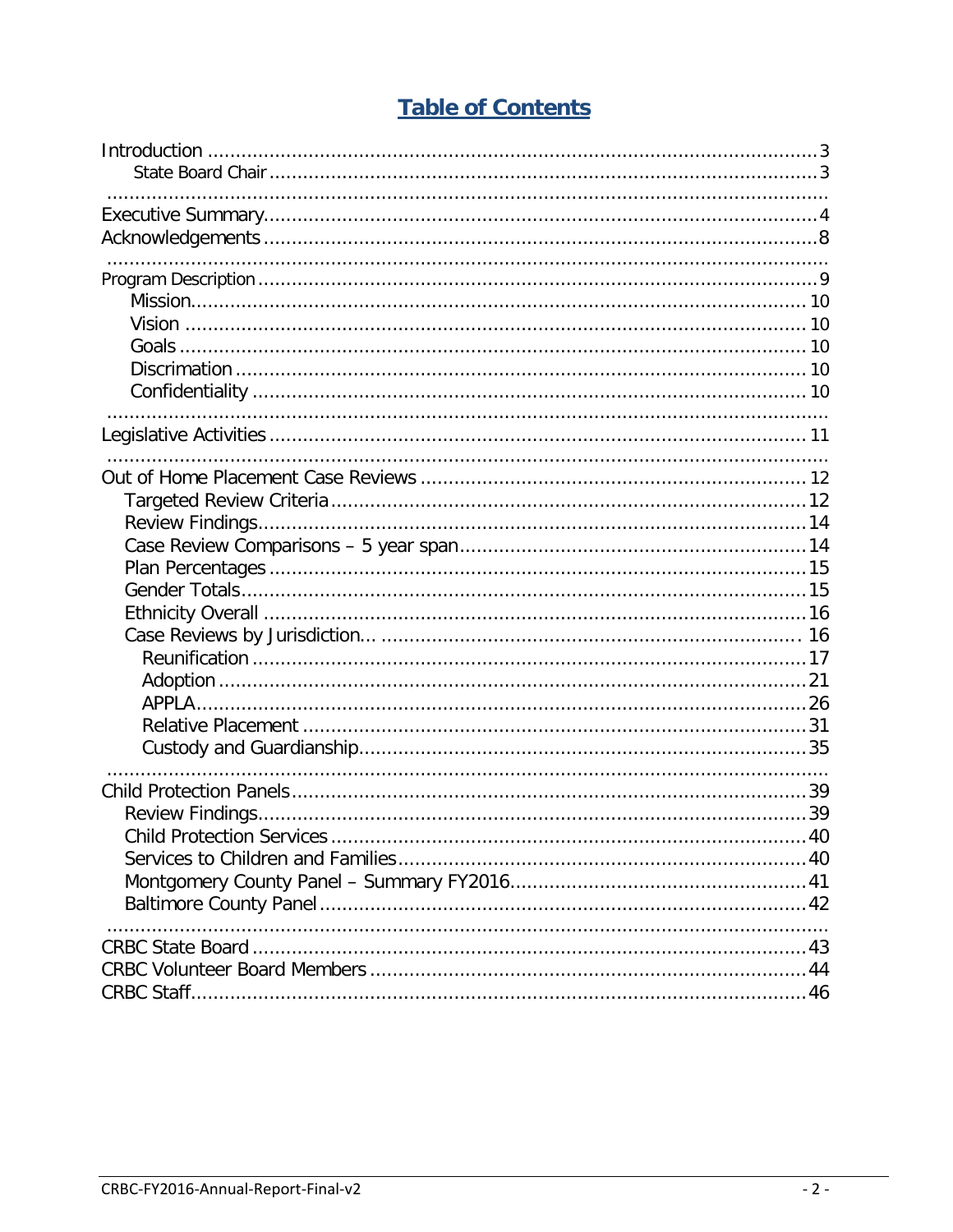# **Introduction**

Maryland's Citizens Review Board for Children (CRBC) is comprised of volunteer citizens and Department of Human Resources (DHR) staff that provide child welfare expertise, guidance and support to the State and Local Boards.

CRBC is charged with examining the policies, practices and procedures of Maryland's child protective services, evaluating and making recommendations for systemic improvement in accordance with §5-539 and § 5-539.1 and the Federal Child Abuse and Treatment Act (CAPTA) (Section 106 (c)).

CRBC reviews cases of children and youth in out-of-home placement, monitors child welfare programs and makes recommendations for system improvements. Although CRBC is housed within the DHR organizational structure, it is an independent entity overseen by its State Board.

There is a Memorandum of Agreement (MOA) between DHR, the Social Services Administration (SSA) and CRBC that guides the work parameters by which CRBC and DHR function regarding CRBC review of cases.

The CRBC State Board reviews and coordinates the activities of the local review boards. The board also examines policy issues, procedures, legislation, resources and barriers relating to out-of-home placement and the permanency of children. The State Board makes recommendations to the General Assembly around ways of improving Maryland's child welfare system.

The local Boards meet at the local Department of Social Services in each Jurisdiction to conduct reviews of children in out-of-home placement. Individual recommendations regarding the permanency, placement, safety and well being are sent to the local Juvenile Courts, the local Department of Social Services and the interested parties involved with the child's care.

The CRBC FY2016 Annual Report contains CRBC's findings from our case reviews, advocacy efforts, CPS panel activities and recommendations for systemic improvements.

On behalf of the State Board of the Maryland Citizens Review Board for Children (CRBC), it's staff and citizen volunteer board members, I am proud and happy to present our Fiscal 2016 Annual report.

Sincerely,

Nettie Anderson-Burrs State Board Chair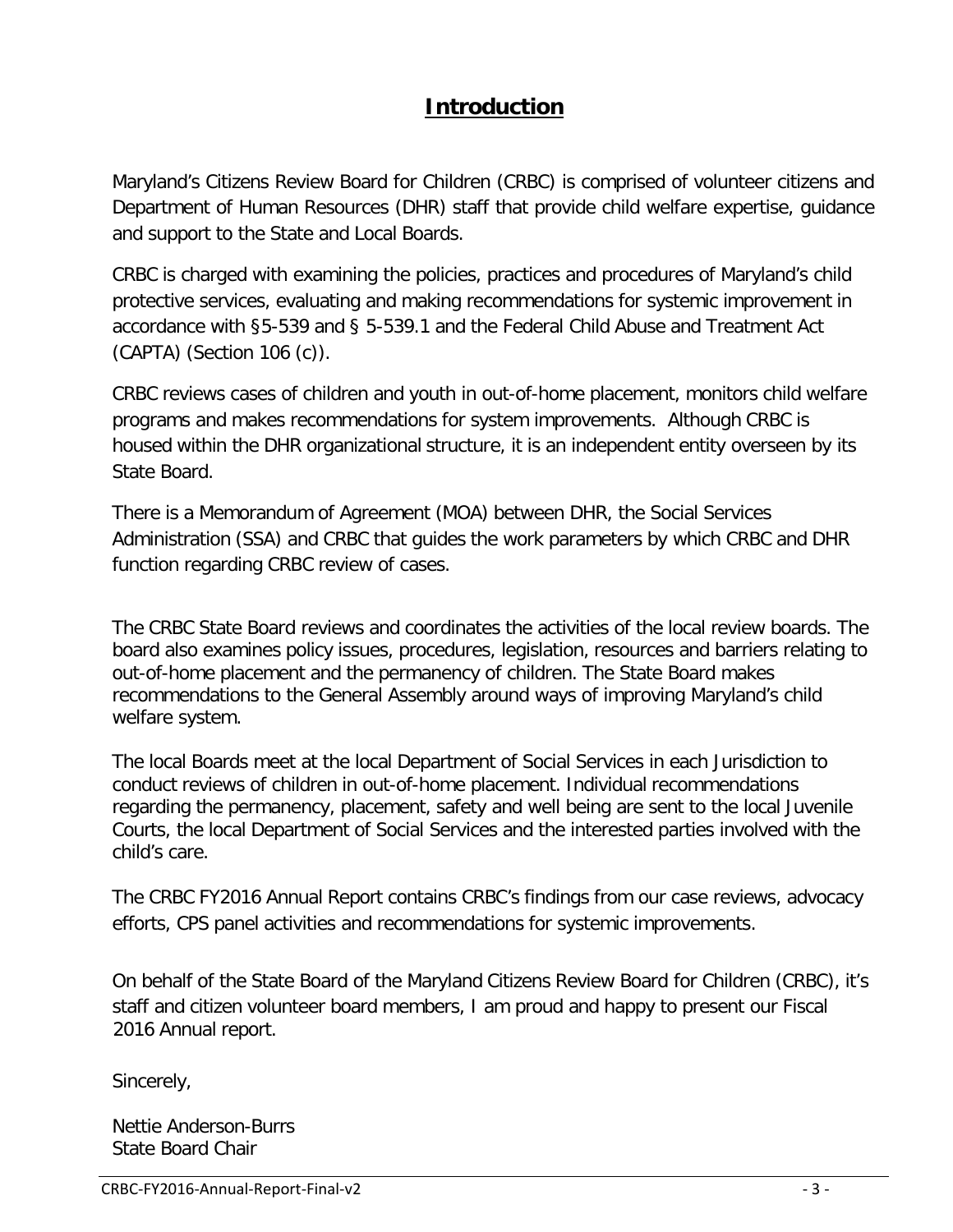# **Executive Summary**

During fiscal 2016, the Citizens Review Board for Children reviewed 1358 cases of youth in Out-of-Home placements which represented 19% of the total number of 7,166 children served in the state of Maryland. Reviews are conducted per a work plan developed in coordination with the DHR/SSA with targeted review criteria based on Out-of-Home placement permanency plans. The majority of the cases reviewed (48%) had a permanency plan of Another Planned Permanent Living Arrangement (APPLA).

Health and Education Findings for statewide reviews include:

- The local boards found that the children/youth had a comprehensive health and mental health assessment in 90% of the cases reviewed.
- The local boards found that in only 48% of the total cases reviewed the health needs of the children/youth had been met.
- Approximately 37% children/youth had been prescribed psychotropic medications.
- The local boards agreed that 83% of the children/youth were prepared to meet their educational goals.

Demographic findings for statewide reviews include:

- 64% of the children/youth were African American.
- 33% of the children/youth were Caucasian.
- 50% of the children/youth were male.
- 50% of the children/youth were female.

CRBC conducted 382 Reunification reviews. Findings include:

- 84 cases had a plan of reunification for 3 or more years.
- The local boards agreed with the placement plan in 97% of cases reviewed.
- The local boards agreed that appropriate services were being offered to children/youth in 97% of the cases reviewed. Appropriate services were being offered to birth families in 68% of cases and to the foster and kin providers in 43% of cases reviewed.
- The local boards found that service agreements were signed in 50% of cases reviewed.
- The Local boards also found that local departments made efforts to involve the family in case planning in 94% of cases.

CRBC conducted 277 Adoption reviews. Findings include:

- 38 cases had a plan of adoption for 3 or more years.
- The local boards agreed with the placement plan in 99% of cases reviewed.
- The local boards identified the following barriers preventing the adoption process or preventing progress in the children/youth's case: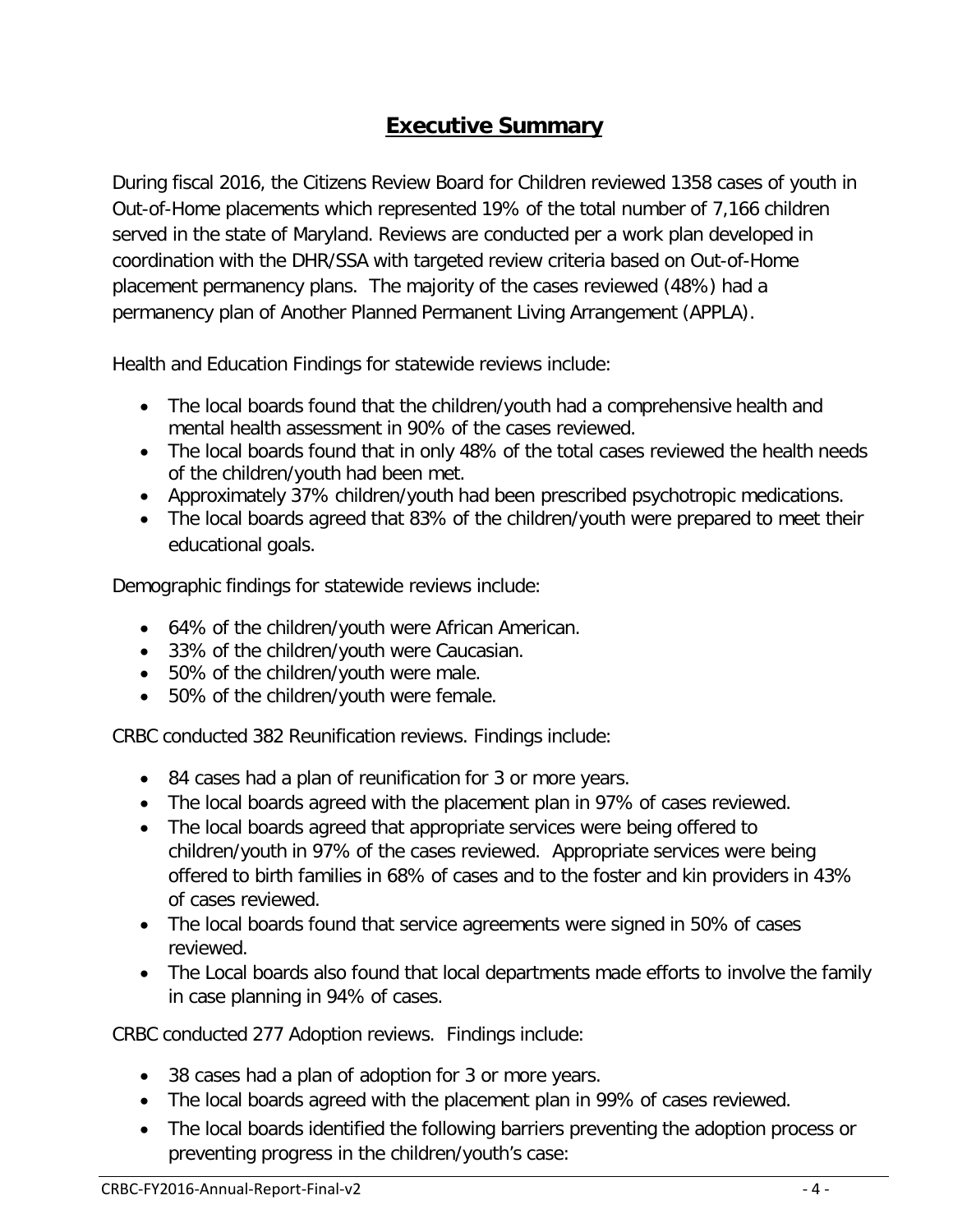- $\triangleright$  Pre-Adoptive Resources not identified for the child
- $\triangleright$  Incomplete submission of the interstate compact packets and,
- $\triangleright$  Home study not approved.

CRBC conducted 599 APPLA reviews. Findings include:

- 191 cases had a plan of APPLA for 3 or more years.
- The Local boards agreed with the permanency plan of APPLA in 579 out of the 599 cases statewide. 434 of the cases reviewed with a permanency plan of APPLA were youth between the ages of 18-20.
- Barriers identified that could preclude the youth in care from being adopted, reunified with their families or moving into an independent living situation included failure of youth to consent to adoption and lack of family resources.
- 72% of youth had received the skills necessary to begin to live on their own. Across all jurisdictions, the reviewers agreed that 76% (476) of the time that the youth were being appropriately prepared.
- Only 20% of youth transitioning out of care had housing specified.
- A permanent connection is an identified person that a youth can rely on for assistance with support, advice and guidance as they deal with the day to day life that adulthood can bring about on a regular basis. The local boards agreed in 72% of cases that a permanent connection had been identified for the youth by the local department. The boards also agreed that the identified permanent connection was appropriate in all of those cases.

#### Concurrent Planning

Concurrent planning is an approach that seeks to eliminate delays in attaining permanent families for children in foster care. In concurrent planning, an alternative permanency plan or goal is pursued at the same time rather than being pursued after reunification has been ruled out. The Adoption and Safe Families Act (ASFA)of 1997 provided for legal sanctioning of concurrent planning in states by requiring that agencies make reasonable efforts to find permanent families for children in foster care should reunification fail and stating that efforts could be made concurrently with reunification attempts. At least 21 states have linked concurrent planning to positive results including reduced time to permanency and establishing appropriate permanency goals, enhanced reunification or adoption efforts by engaging parents and reduced time to adoption finalization over the course of two review cycles of the Federal Child and Family Services Review (Child Welfare Information Gateway, Issue Brief 2012, Children's Bureau/ACYF). DHR/SSA Policy Directive#13-2, dated October 12, 2012 was developed as a result of Maryland reviewing it's case planning policy, utilizing best practices and including concurrent planning as part of Maryland's performance improvement plan.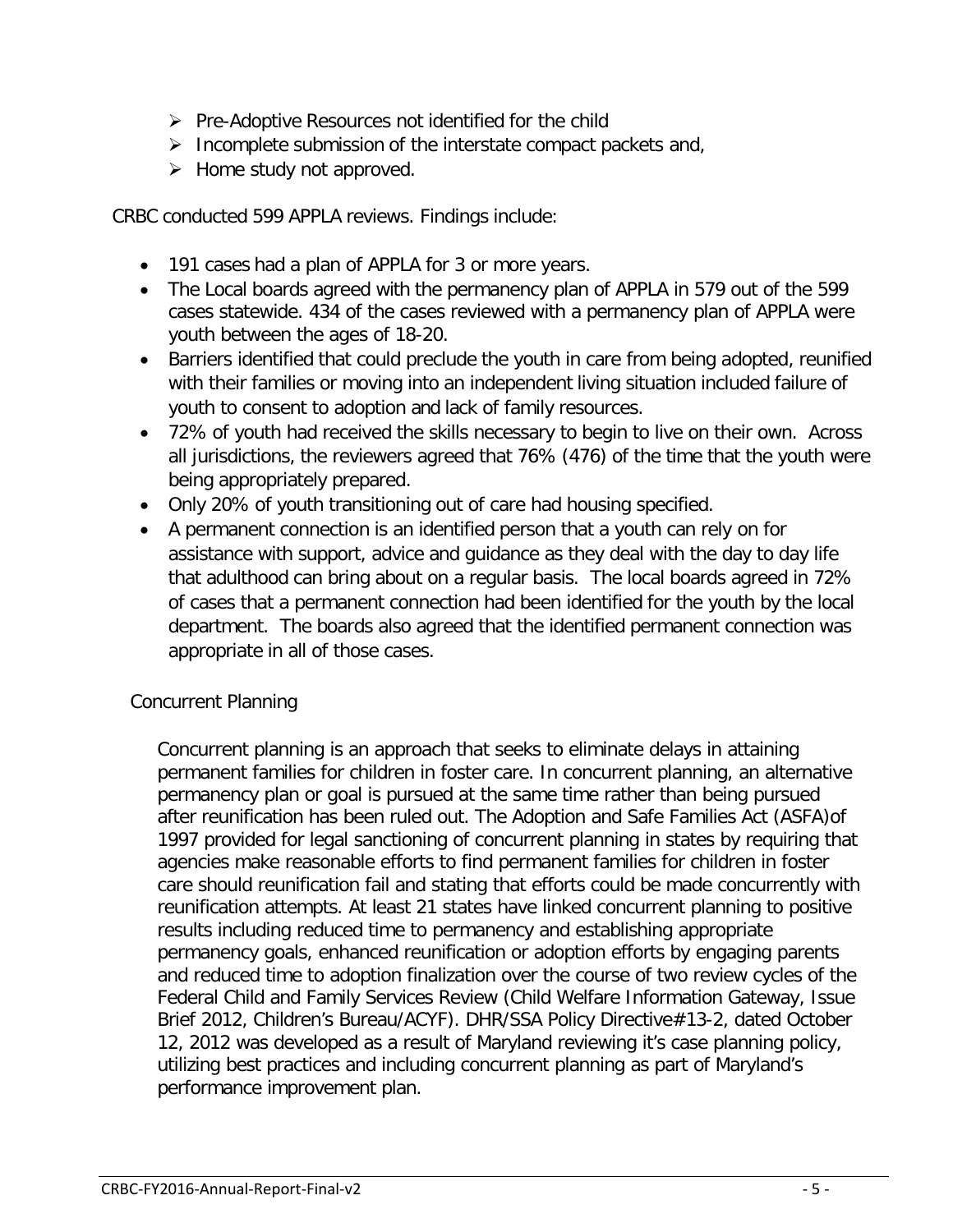Concurrent planning findings

- 69 out of 377 cases with a permanency plan of reunification had a concurrent permanency plan.
- Only 180 out of 1339 eligible cases had a concurrent permanency plan.

Ready by 21(Transitioning Youth)

Age of Youth

• 65% (878) of the children/youth reviewed were 14 years of age and older, 133 were 17 years old, 133 were 18, 84 were 19 and 267 were 20 years old.

## **Housing**

• The local boards found that (85%) 375 out of the 439 youth transitioning out of care had a housing plan specified.

Independent Living

• The local boards found that (75%) 605 out of the 812 eligible youths were receiving appropriate services to prepare for independent living.

Employment

• The local boards found that (70%) 567 out of the 806 eligible youths were being appropriately prepared to meet employment goals.

CRBC recommendations for DHR/SSA:

- Increase efforts to ensure that health and mental health needs of children and youth are met.
- Increase the number of relative/kin placement and permanency resources.
- Explore adoption counseling for children and youth that have not consented to adoption.
- Ensure that concurrent planning occurs to increase the likelihood of establishing an appropriate permanency plan or goal, and achieve permanency without undue delay.
- Explore other permanency options at least every 6 months for children and youth with a permanency plan of APPLA.
- Ensure that a viable housing plan is identified for older youth transitioning out of care at least 6 months prior to anticipated date of discharge or youth's 21<sup>st</sup> birthday.
- Ensure that older youth transitioning out of care are engaged in opportunities to use independent living skills obtained.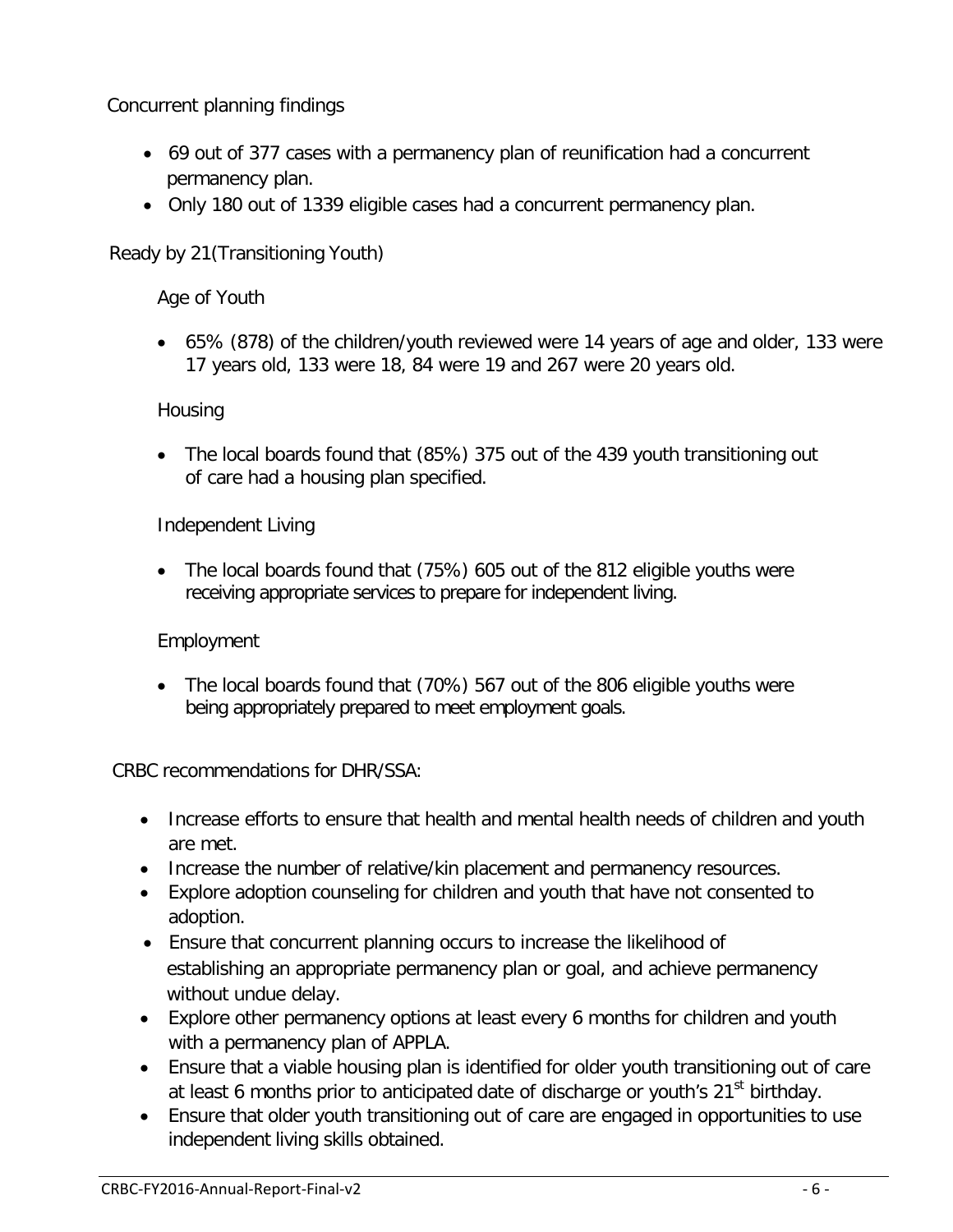Sincerely, Denise E. Wheeler CRBC Administrator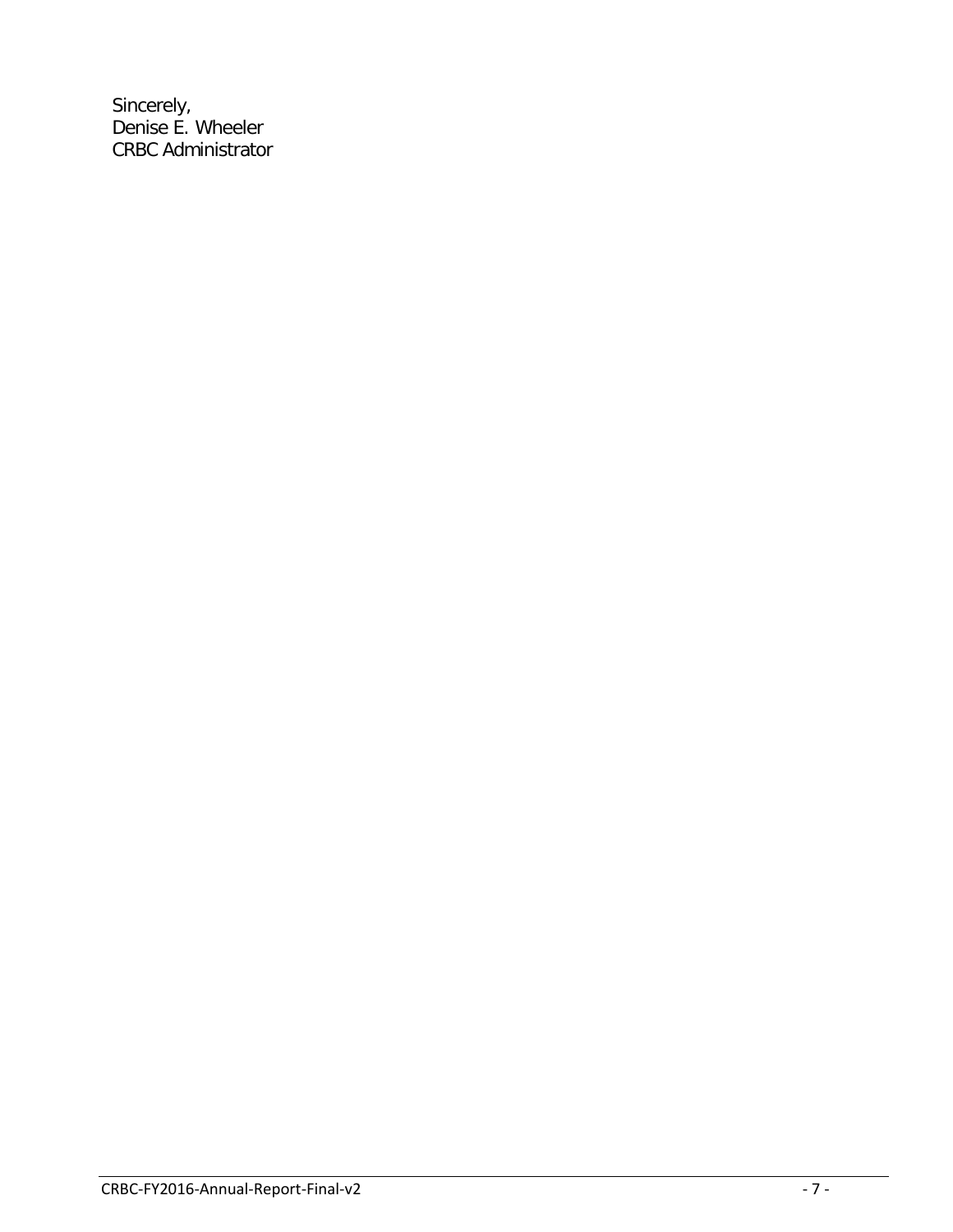## **Acknowledgements**

CRBC would like to acknowledge the commitment, dedication, passion and service of all stakeholders on behalf of Maryland's most vulnerable children including:

- ★ CRBC Governor Appointed Volunteers
- The Department of Human Resources (DHR)
- The Social Services Administration (SSA)
- The Local Departments of Social Services (LDSS) and (DHHS) Montgomery County
- ★ The Coalition to Protect Maryland's Children(CPMC)
- ★ The State Council on Child Abuse and Neglect (SCCAN)
- ★ The State Child Fatality Review Team (SCFRT)
- ★ The Local Juvenile Courts of Maryland
- $\star$  All community partners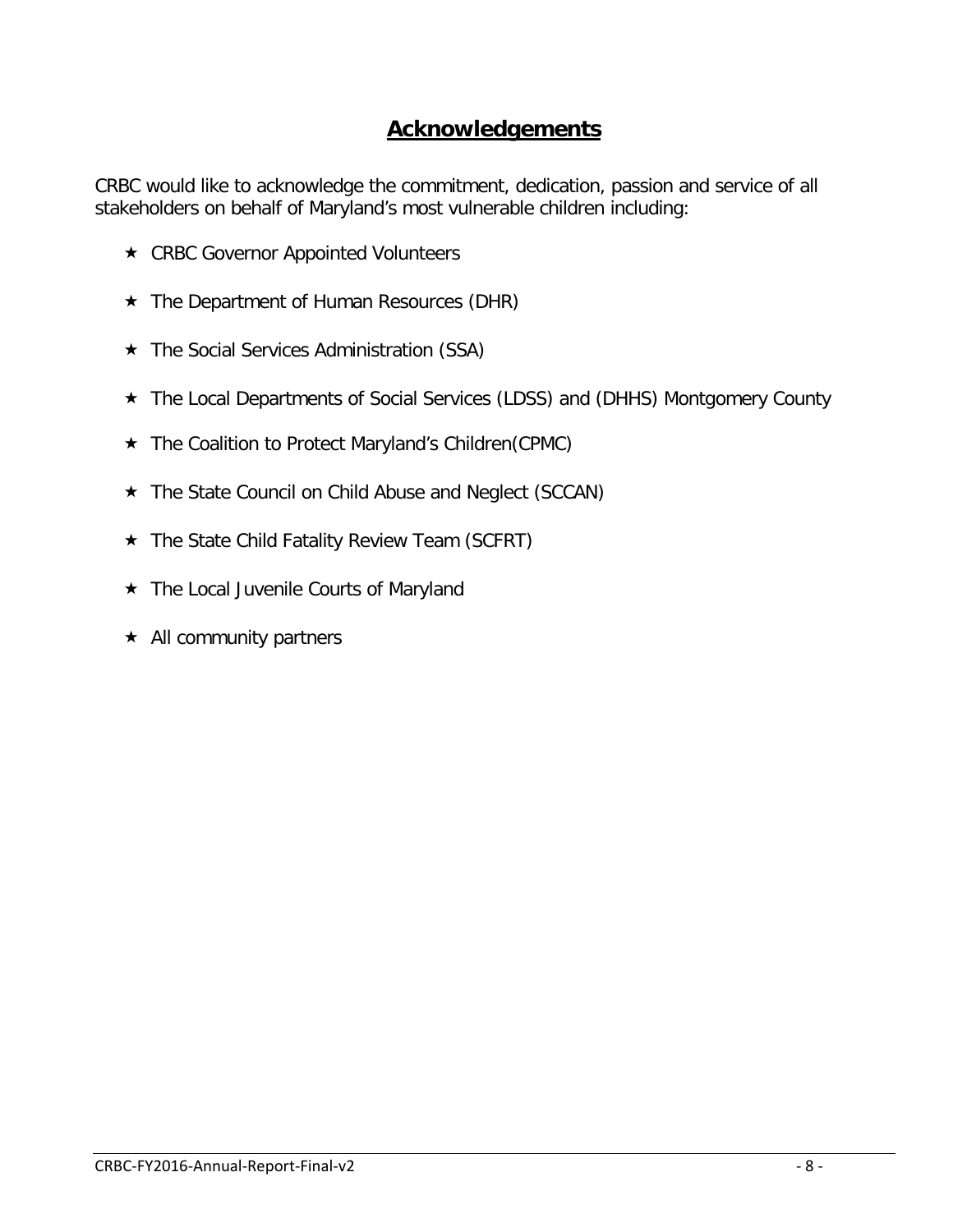# **Program Description**

The Citizen Review Board for Children is rooted in a number of core values, which relate to society's responsibility to children and the unique developmental needs of children. We have a strong value of believing that children need permanence within a family, and that their significant emotional attachments should be maintained. We know children develop through a series of nurturing interactions with their parents, siblings and other family members, as well as culture and environment. Therefore, a child's identity or sense of selfhood grows from these relationships.

In addition, we believe children grow and are best protected in the context of a family. If parents or kin are not able to provide care and protection for their children, then children should be placed temporarily in a family setting, which will maintain the child's significant emotional bonds and promote the child's cultural ties.

The CRBC review process upholds the moral responsibility of the State and citizenry to ensure a safe passage to healthy adulthood for our children, and to respect the importance of family and culture.

As case reviewers, CRBC values independence and objectivity, and we are committed to reporting accurately what we observe to make recommendations with no other interest in mind but what is best for children. In addition, CRBC provides an opportunity to identify barriers that can be eradicated and can improve the lives of children and their families; and improve the services of the child welfare system (CRBC, 2013).

The Citizens Review Board for Children consists of Governor appointed volunteers from state and local boards. There are currently 36 local review boards representing 23 counties and Baltimore City. There are 143 appointed volunteers serving on local boards. CRBC reviews cases of children in out-of-home placement, monitors child welfare programs and makes recommendations for system improvements.

The State Board reviews and coordinates the activities of the local review boards. The State Board also examines policy issues, procedures, legislation, resources, and barriers relating to out-of home placement and the permanency of children. The State Board makes recommendations to the General Assembly around ways of improving Maryland's child welfare system.

The Citizens Review Board for Children supports all efforts to provide permanence for children in foster care. The State Board provides oversight to Maryland's child protection agencies and trains volunteer citizen panels to aid in child protection efforts.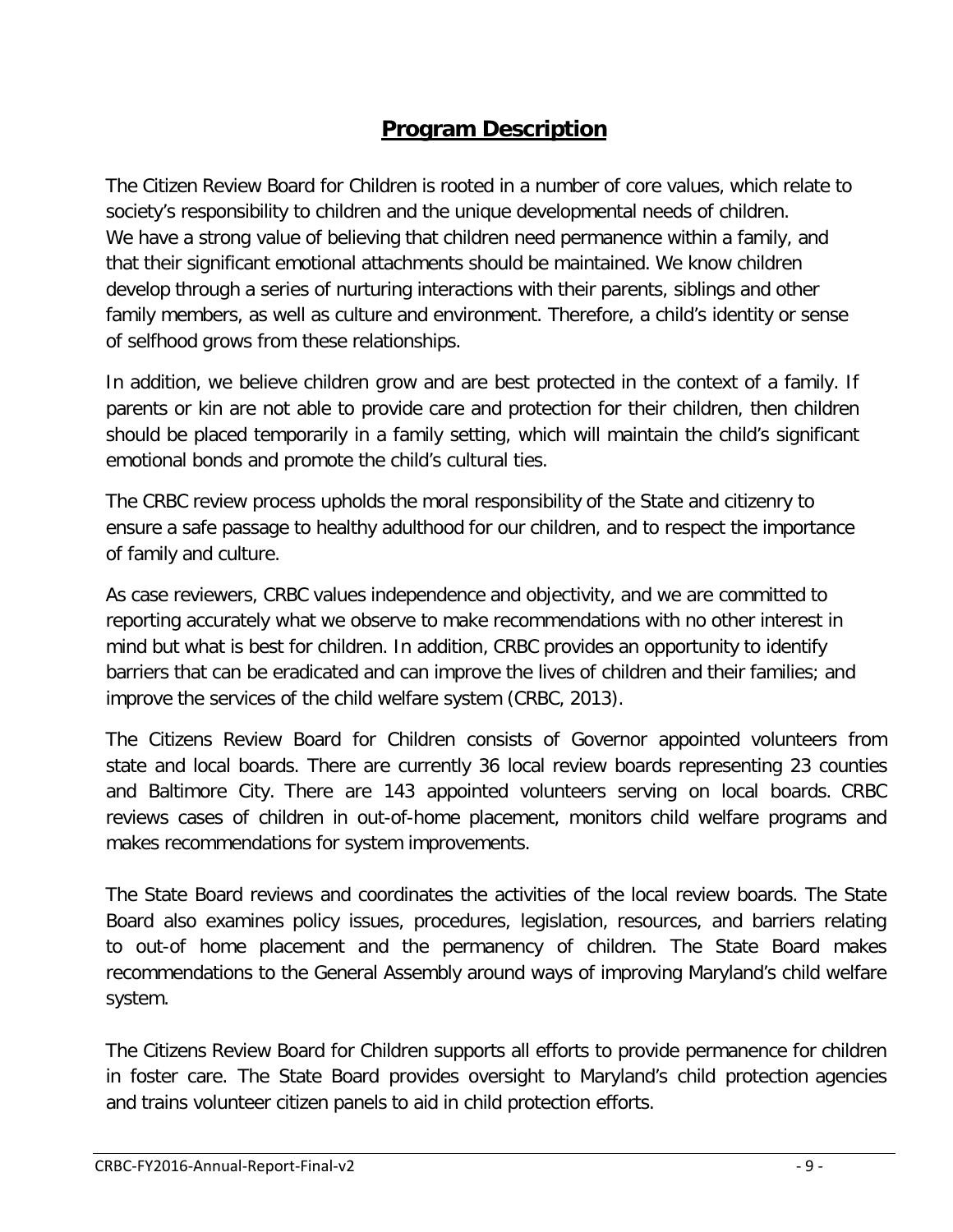# **Mission Statement**

<span id="page-9-0"></span>To conduct case reviews of children in out-of-home care case reviews, make timely individual case and systemic child welfare recommendations; and advocate for legislative and systematic child welfare improvements to promote safety and permanency.

# **Vision Statement**

<span id="page-9-1"></span>We envision the protection of all children from abuse and neglect, only placing children in outof-home care when necessary; and providing families with the help they need to stay intact; children will be safe in a permanent living arrangement.

# **Goals**

Volunteer citizens review cases in order to gather information about how effectively the child welfare system discharges its responsibilities and to advocate, as necessary for each child reviewed in out-of-home care.

The Citizens Review Board for Children provides useful and timely information about the adequacy and effectiveness of efforts to promote child safety and well being, to achieve or maintain permanency for children and about plans and efforts to improve services.

The Citizens Review Board for Children makes recommendations for improving case management and the child welfare system, and effectively communicates the recommendations to decision makers and the public.

# **Discrimination Statement**

The Citizens Review Board for Children (CRBC) renounces any policy or practice of discrimination on the basis of race, gender, national origin, ethnicity, religion, disability, or sexual orientation that is or would be applicable to its citizen reviewers or staff or to the children, families, and employees involved in the child welfare system (CRBC, 2013).

# **Confidentiality**

CRBC local board members are bound by strict confidentiality requirements. Under Article 88A, § 6, all records concerning out-of-home care are confidential and unauthorized disclosure is a criminal offense subject to a fine not exceeding \$500 or imprisonment not exceeding 90 days, or both. Each local board member shall be presented with the statutory language on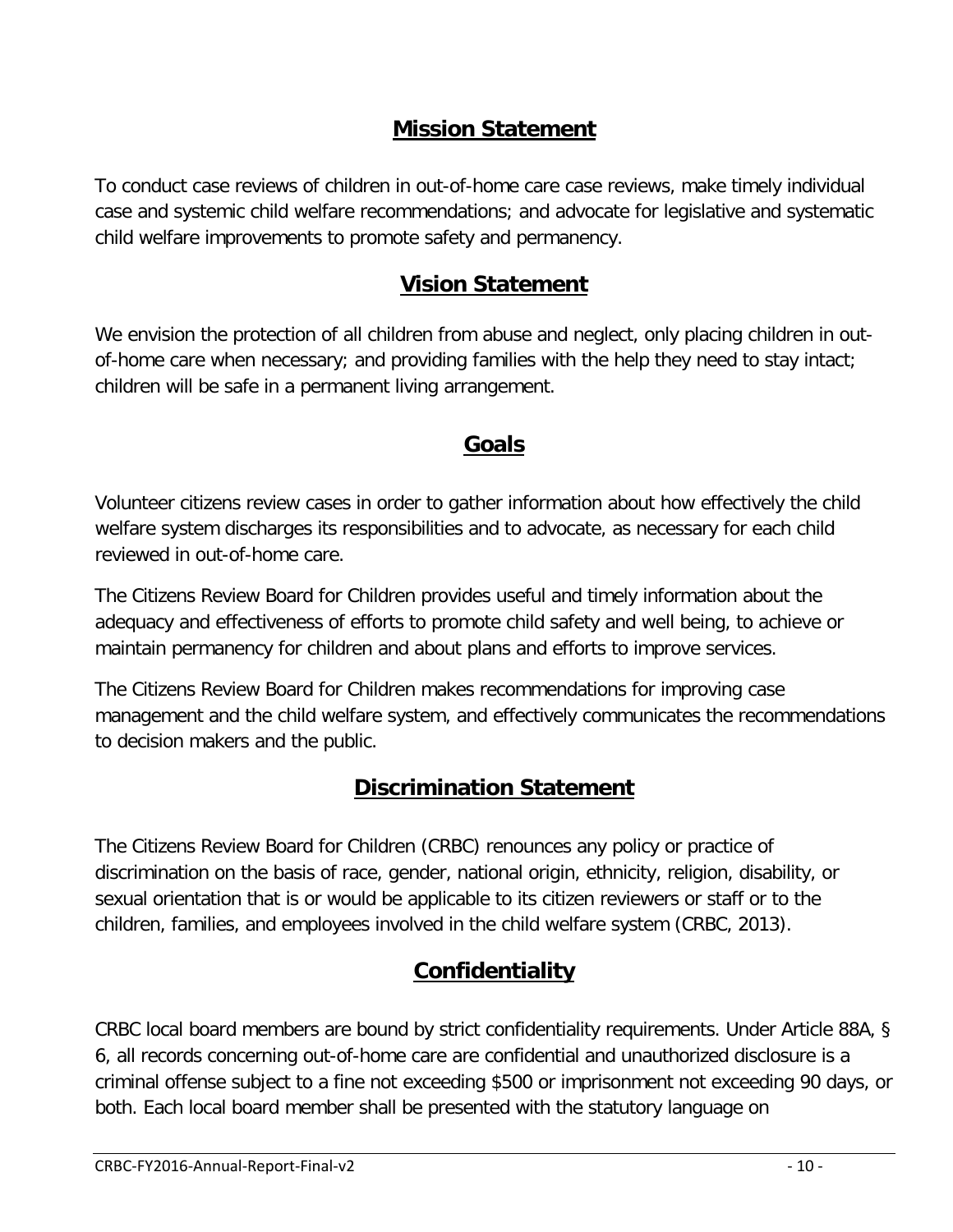confidentiality, including the penalty for breach thereof, and sign a confidentiality statement prior to having access to any confidential information.

# **CRBC Legislative Activities**

During the 2016 Legislative Session CRBC continued its legislative child welfare advocacy efforts by being an active organizational member of the Coalition to Protect Maryland's Children (CPMC). The State Board's Children's Legislative Advocacy Committee (CLAC) weighs in on legislation and makes recommendations to the State Board. CRBC supported 17 bills (written/oral testimony) and CPMC supported 24 bills with CRBC agreement.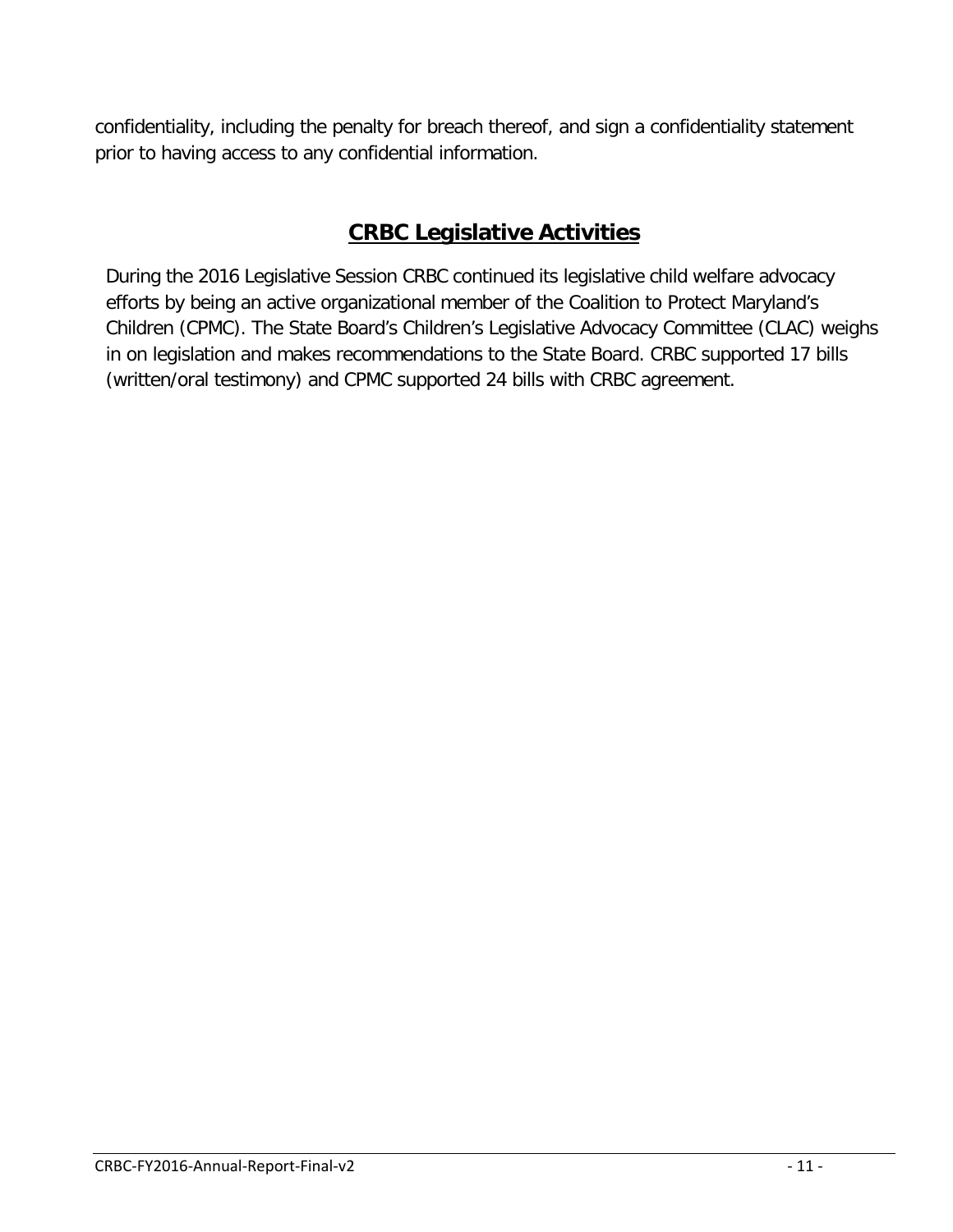# **Out-of-Home Placement Reviews**

## **Targeted Review Criteria**

The Department of Human Resources (DHR), Social Services Administration (SSA) and the Citizens Review Board for Children (CRBC) together have created a review work plan for targeted reviews of children in out-of-home-placement. This work plan contains targeted review criteria based on out-of-home-placement permanency plans.

#### Reunification:

• Already established plans of Reunification for youth 10 years of age and older. CRBC will conduct a review for a child 10 years of age and older who has an established primary permanency plan of Reunification, and has been in care 12 months or longer.

#### Adoption:

- Existing plans of Adoption. CRBC will conduct a review of a child that has had a plan of Adoption for over 12 months. The purpose of the review is to assess the appropriateness of the plan and identify barriers to achieve the plan.
- Newly changed plans of Adoption. CRBC will conduct a review of a child within 5 months after the establishment of Adoption as a primary permanency plan. The purpose is to ensure that there is adequate and appropriate movement by the local departments to promote and achieve the Adoption.

## Another Planned Permanent Living Arrangement (APPLA):

- Already established plans of APPLA for youth 16 years of age and younger. CRBC will conduct a full review of a child 16 years of age and younger who has an established primary permanency plan of APPLA. The primary purpose of the review is to assess appropriateness of the plan and review documentation of the Federal APPLA requirements.
- Newly established plans of APPLA. CRBC will conduct a review of a child within 5 months after the establishment of APPLA as the primary permanency plan. Local Boards will review cases to ensure that local departments have made adequate and appropriate efforts to assess if a plan of APPLA was the most appropriate recourse for the child.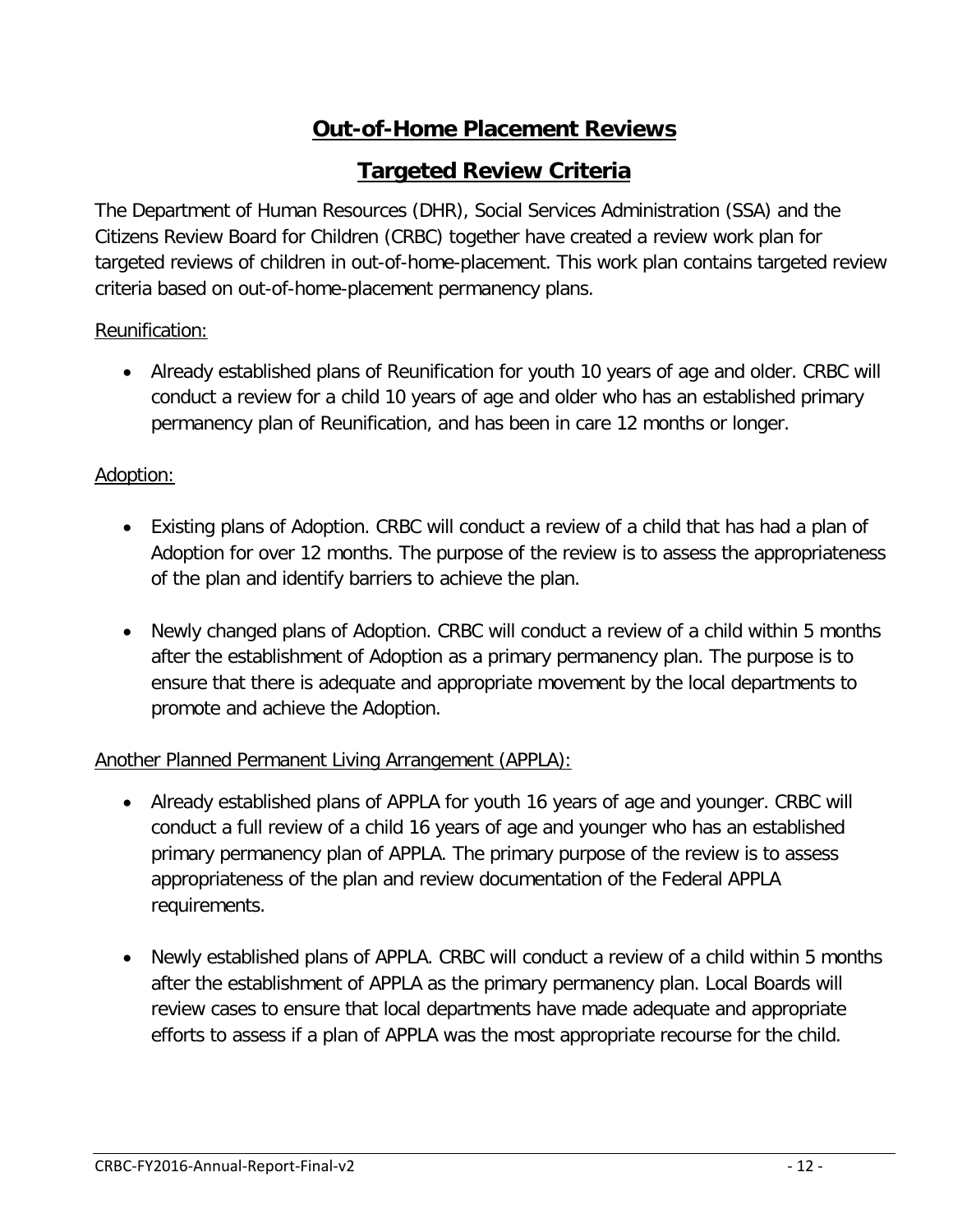#### Older Youth Aging Out

• Older youth aging-out or remaining in the care of the State at age 17 and 20 years old. CRBC will conduct a review of youth that are 17 and 20 years of age. The primary purpose of the review is to assess if services were provided to prepare the youth to transition to adulthood.

#### Re-Review Cases:

• Assessment of progress made by LDSS. CRBC will conduct follow-up reviews during the fourth quarter of the current fiscal year of any cases wherein the Local Board identified barriers that may impede adequate progress. The purpose of the review is to assess the status of the child and any progress made by LDSS to determine if identified barriers have been removed.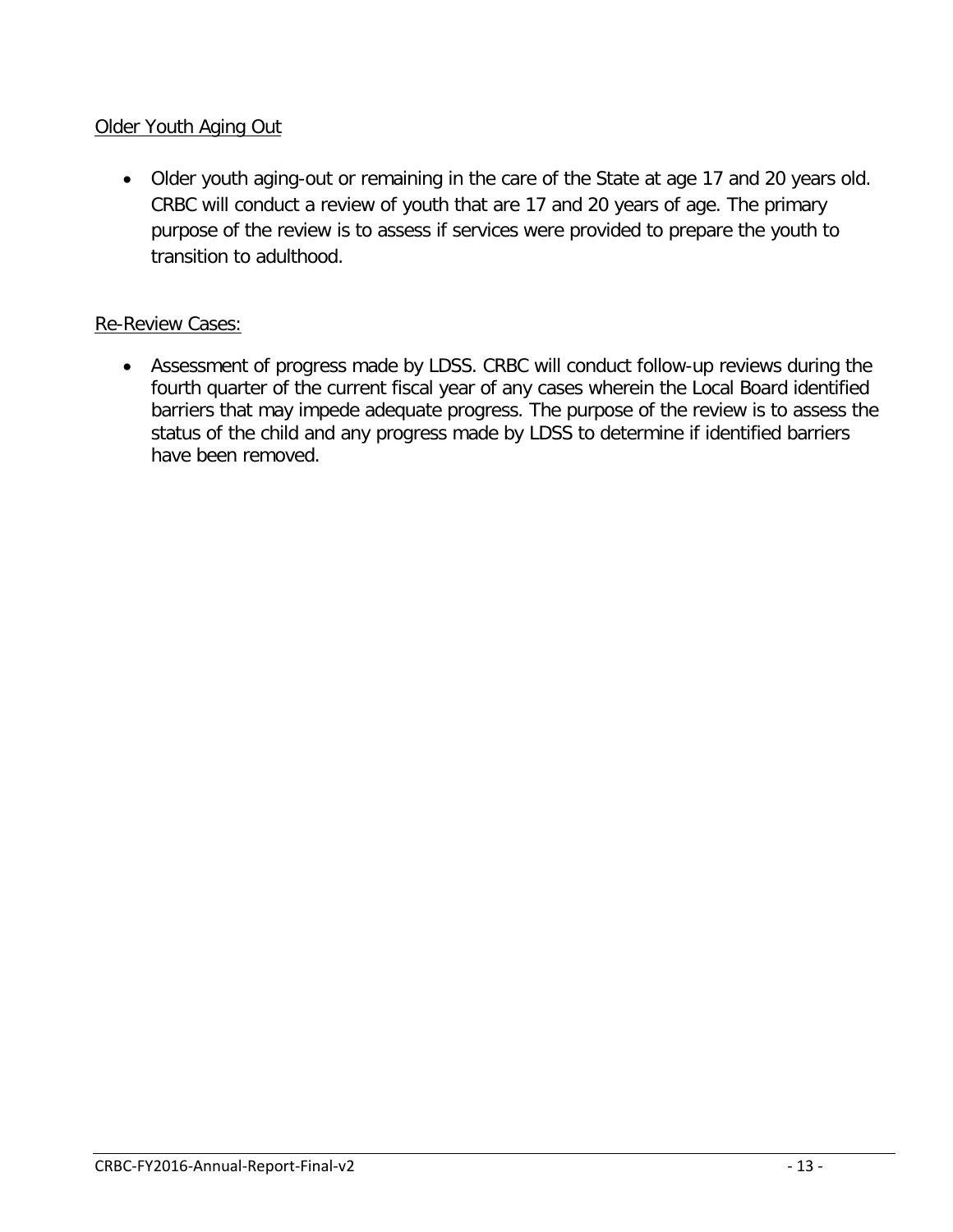## **Review Findings**

For FY2016 CRBC reviewed 1358 cases of children in Foster Care Out-of-Home placements, which represented 19% of the 7,166 children served by the state. The total number of children served decreased from (10,414) in FY2012, to (7,116) in FY2016; however, the percentage of CRBC reviews consistently increased from FY2012 (13%) to FY2016 (19%). CRBC also re-reviewed cases designated by local boards during the  $4<sup>th</sup>$  quarter of the fiscal year to assess if progress had been made or board recommendations had been implemented by the local departments.



## **Out-of-Home Case Review Comparisons 5 year span**

CRBC reviewed cases of youth in out-of-home placements that met the identified permanency plan criteria of reunification, adoption and APPLA. CRBC also reviewed cases in out-of-home placements with permanency plans of relative placements for custody and guardianship or adoption, and permanency plans of guardianship to a non relative.

The majority of the cases reviewed had a permanency plan of APPLA (44%). In addition, CRBC also reviews advocacy cases where the juvenile courts had determined that reasonable efforts were not made, cases requested by interested parties, and cases requested by the local boards.

<sup>(</sup>number of reviews and percentage of children served by fiscal year)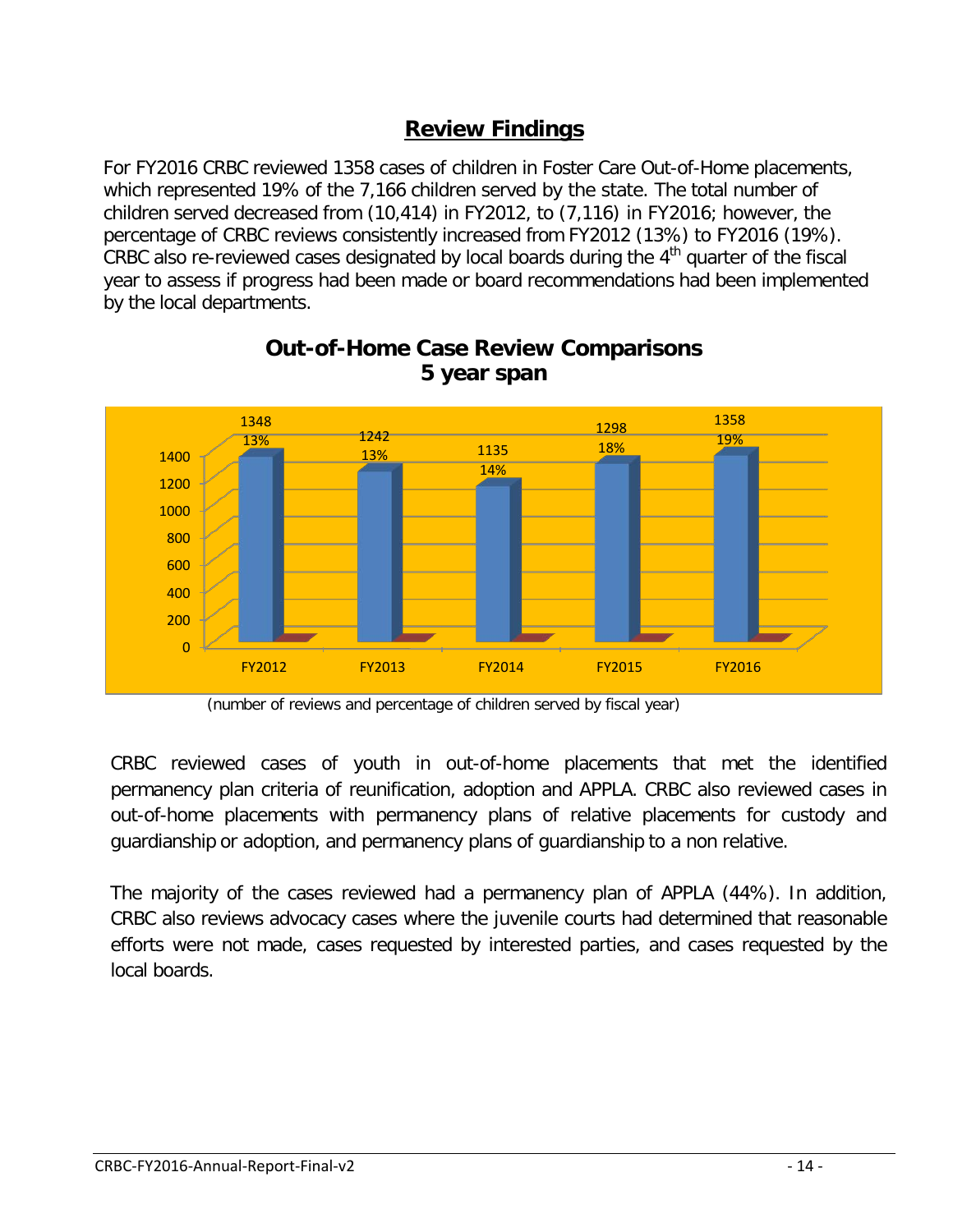# **Percentages by Permanency Plan**



# **Gender Totals (1358)**

| <b>Male</b> | Female      |
|-------------|-------------|
| 681 (50.9%) | 677 (49.1%) |

## **Male (681):**

| <b>Reunification</b> | <b>Relative</b><br><b>Placement</b> | Adoption | Guardianship | <b>APPLA</b> |
|----------------------|-------------------------------------|----------|--------------|--------------|
| 200                  | 18                                  | 154      | 33           | 276          |
| (29%)                | (3%)                                | (23%)    | (5%)         | (41%)        |

#### **Female (677):**

| <b>Reunification</b> | <b>Relative</b><br><b>Placement</b> | Adoption | Guardianship | <b>APPLA</b> |
|----------------------|-------------------------------------|----------|--------------|--------------|
| 186                  | 15                                  | 123      | 34           | 319          |
| $'27\%$              | $^{\prime}2\%$                      | (18%)    | (5%)         | (47%)        |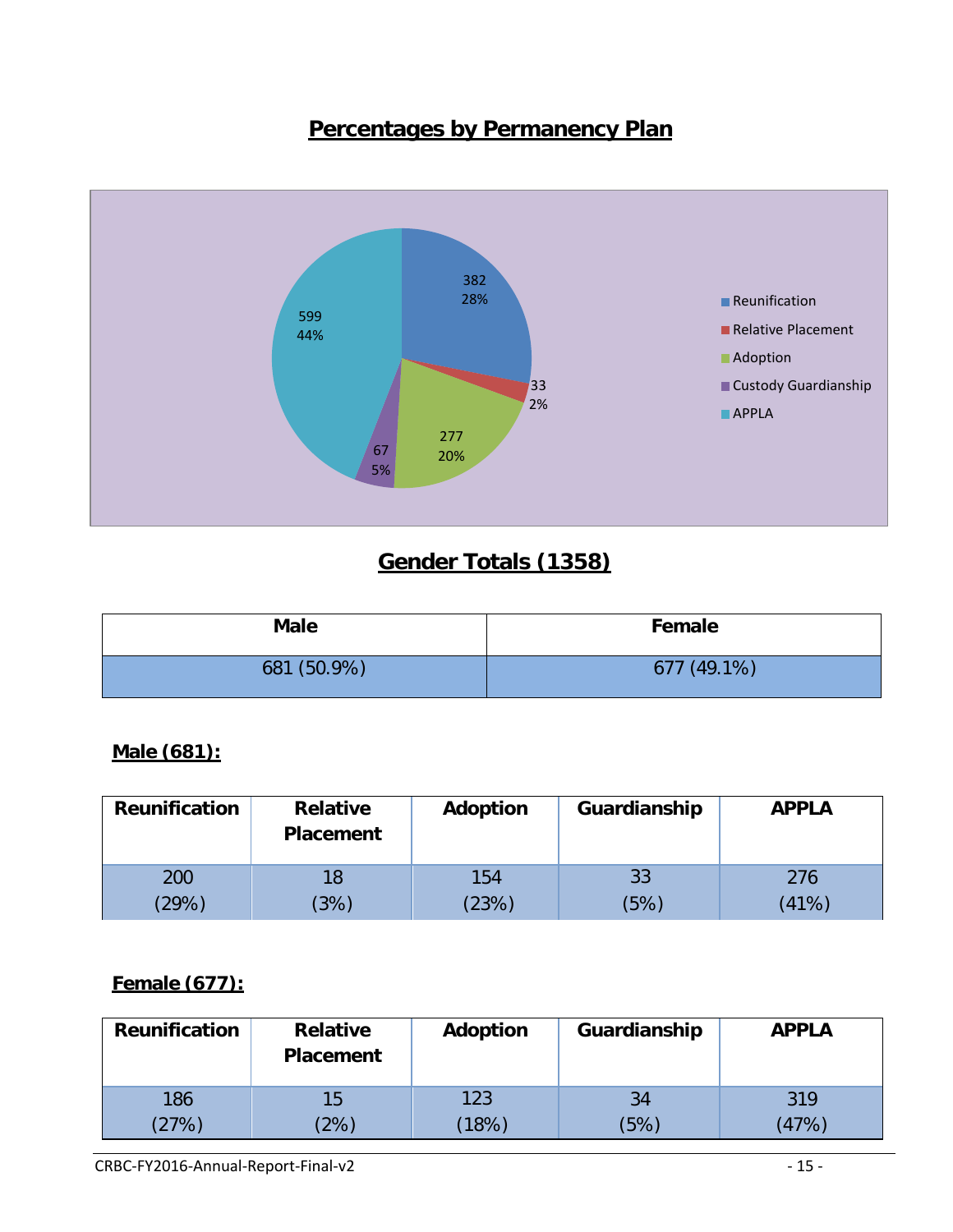# **Ethnicity Overall (1358)**

| <b>African</b><br>American | Caucasian    | Asian  | <b>Native</b><br>American | <b>Other</b>                |
|----------------------------|--------------|--------|---------------------------|-----------------------------|
| 872<br>(64%)               | 445<br>(33%) | (< 1%) | $($ < 1%)                 | 3 <sup>1</sup><br>$($ < 1%) |

# **Case Reviews by Jurisdiction**

| Jurn # | <b>County</b>           | <b>Reunification</b> | <b>Relative</b><br><b>Placement</b> | <b>Adoption</b>         | <b>Custody</b><br>Guardianship | <b>APPLA</b>            | <b>TOTAL</b>   |
|--------|-------------------------|----------------------|-------------------------------------|-------------------------|--------------------------------|-------------------------|----------------|
| 01     | Allegany                | 5                    | $\mathbf 0$                         | 5                       | $\overline{\mathbf{2}}$        | $\overline{2}$          | 14             |
| 02     | <b>Anne Arundel</b>     | $\overline{7}$       | $\mathbf{0}$                        | 25                      | $\overline{7}$                 | 23                      | 62             |
| 03     | <b>Baltimore County</b> | 57                   | $\mathbf{0}$                        | 24                      | 4                              | 69                      | 154            |
| 04     | <b>Calvert</b>          | $\mathbf{3}$         | $\pmb{0}$                           | $\overline{\mathbf{r}}$ | $\pmb{0}$                      | 8                       | 18             |
| 05     | <b>Caroline</b>         | $\overline{7}$       | $\mathbf 0$                         | $\mathbf 0$             | $\mathbf 0$                    | 1                       | 8              |
| 06     | <b>Carroll</b>          | 12                   | $\mathbf 0$                         | $\mathbf 0$             | $\mathbf 0$                    | $\overline{2}$          | 14             |
| 07     | <b>Cecil</b>            | 14                   | $\overline{\mathbf{2}}$             | 11                      | $\mathbf 0$                    | $\overline{7}$          | 34             |
| 08     | <b>Charles</b>          | $\boldsymbol{9}$     | $\mathbf 0$                         | 4                       | $\pmb{0}$                      | 12                      | 25             |
| 09     | <b>Dorchester</b>       | 4                    | $\mathbf 0$                         | $\mathbf{1}$            | 1                              | $\mathbf 0$             | $6\phantom{a}$ |
| 10     | <b>Frederick</b>        | 10                   | $\mathbf 0$                         | 15                      | 3                              | 11                      | 39             |
| 11     | <b>Garrett</b>          | $\overline{7}$       | $\mathbf 0$                         | $\mathbf 0$             | $\pmb{0}$                      | $\mathbf 0$             | $\overline{7}$ |
| 12     | <b>Harford</b>          | 12                   | 1                                   | 24                      | 3                              | 28                      | 68             |
| 13     | <b>Howard</b>           | $6\phantom{1}6$      | $\mathbf 0$                         | $\mathbf 0$             | $\mathbf 0$                    | 10                      | 16             |
| 14     | <b>Kent</b>             | $\mathbf 0$          | $\mathbf 0$                         | $\mathbf 0$             | $\mathbf 0$                    | $\mathbf 0$             | $\mathbf{0}$   |
| 15     | <b>Montgomery</b>       | 39                   | $\overline{\mathbf{4}}$             | 19                      | $\overline{2}$                 | 76                      | 140            |
| 16     | <b>Prince Georges</b>   | 49                   | $\bf{0}$                            | 10                      | 12                             | 66                      | 137            |
| 17     | <b>Queen Anne</b>       | $\mathbf 0$          | $\mathbf 0$                         | $\mathbf 0$             | $\pmb{0}$                      | $\mathbf 0$             | $\mathbf{0}$   |
| 18     | <b>Saint Mary's</b>     | 16                   | $\mathbf 0$                         | 3                       | 5                              | $\overline{\mathbf{3}}$ | 27             |
| 19     | <b>Somerset</b>         | $\mathbf 0$          | $\mathbf 0$                         | 4                       | $\pmb{0}$                      | $\overline{\mathbf{2}}$ | $6\phantom{1}$ |
| 20     | <b>Talbot</b>           | $\mathbf 0$          | $\mathbf 0$                         | 7                       | $\mathbf 0$                    | $\overline{\mathbf{2}}$ | 9              |
| 21     | Washington              | $6\phantom{a}$       | $\mathbf{1}$                        | 8                       | 1                              | 28                      | 44             |
| 22     | Wicomico                | $\mathbf 0$          | $\mathbf{1}$                        | 6                       | 1                              | $\overline{7}$          | 15             |
| 23     | Worchester              | 4                    | $\mathbf 0$                         | 4                       | $\mathbf{0}$                   | $\overline{2}$          | 10             |
| 49     | <b>Baltimore City</b>   | 115                  | 24                                  | 100                     | 26                             | 240                     | 505            |
|        |                         |                      |                                     |                         |                                |                         |                |
| 24     | <b>Statewide Totals</b> | 382                  | 33                                  | 277                     | 67                             | 599                     | 1358           |
| 24     | <b>Percentages</b>      | 28%                  | 2%                                  | 20%                     | 5%                             | 44%                     | 100%           |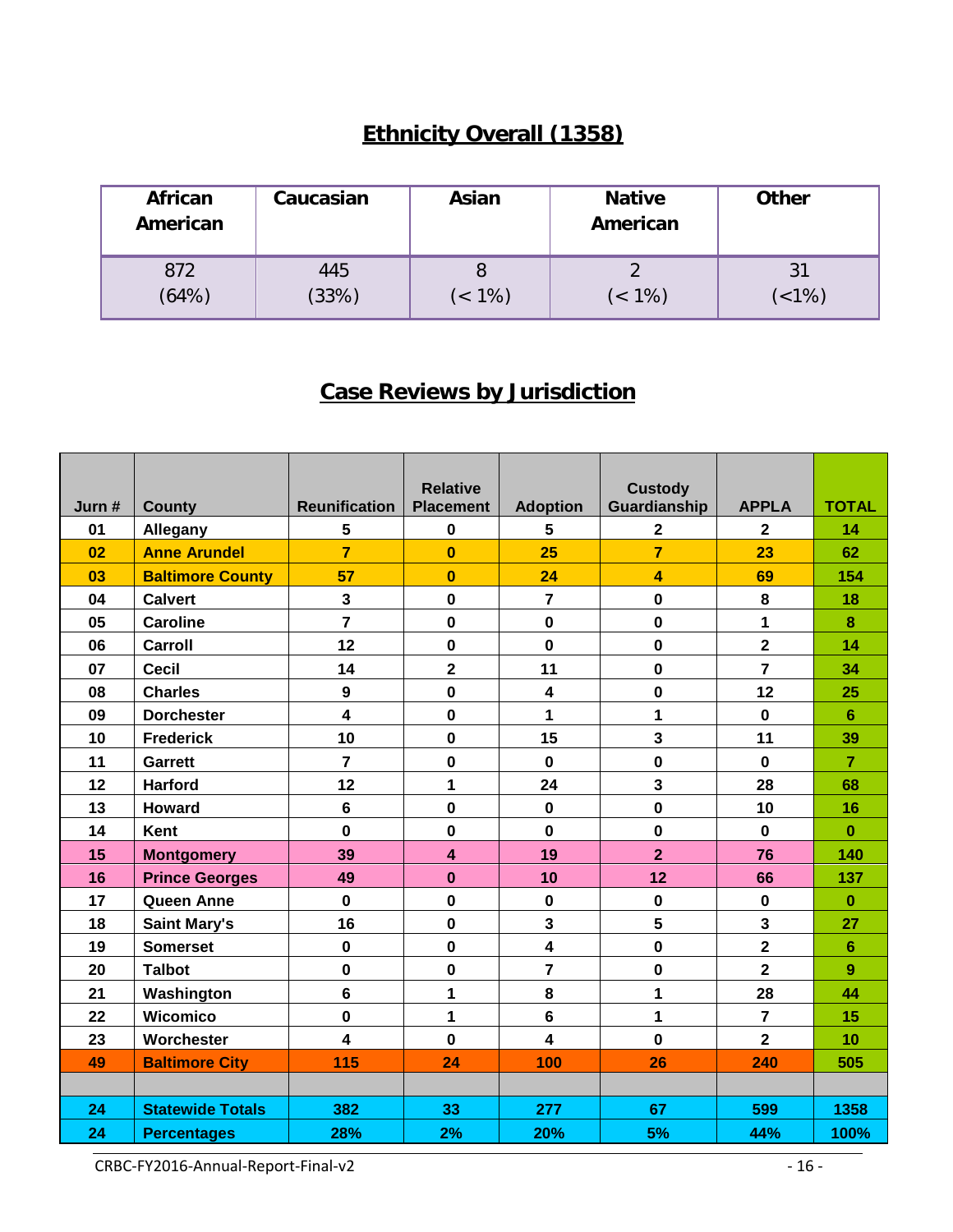# **Reunification Case Reviews**

The permanency plan of Reunification is generally the initial goal for every child that enters out- of-home placement and appropriate efforts should be made to ensure that the child/youth is receiving the services that are necessary to reunite with their family and have permanency. It is equally as important to make sure that reasonable efforts have been made with the identified parent or caregiver to promote reunification without undue delay.



#### **Permanency**

The local boards agreed with the permanency plan of reunification in 76% of the 382 cases reviewed and recommended the following alternate plans for the remaining cases:

- $\triangleright$  Appla: 8%
- $\triangleright$  Relative Placement: 5%
- $\triangleright$  Adoption: 6%
- $\triangleright$  Custody/Guardianship: 5%

#### **Length of Time a Child/Youth had a plan of Reunification**

Of the 382 Reunification cases reviewed the local boards found that the length of time the child/youth had a plan of Reunification were as follows: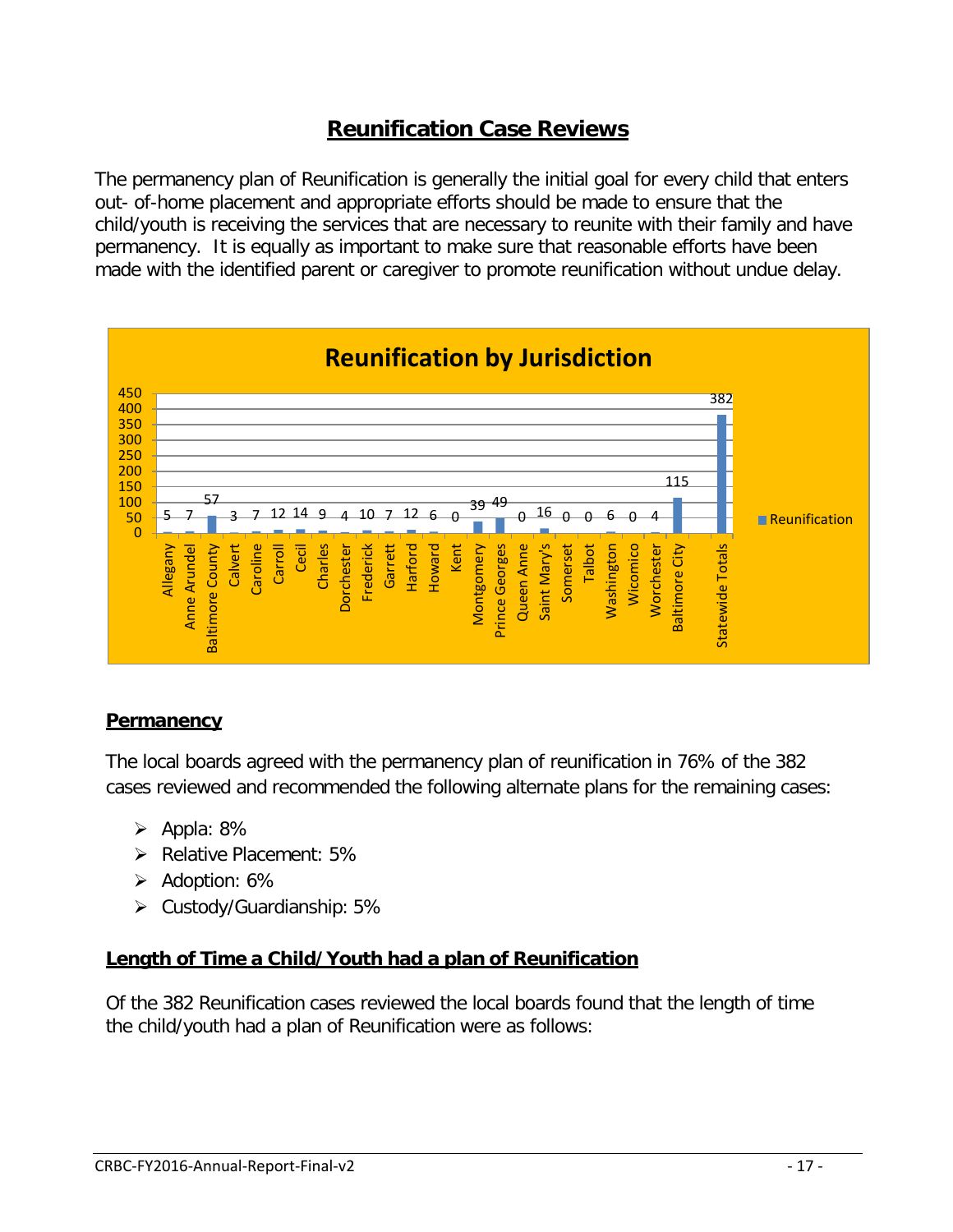

## **Placement**

The local boards agreed with the departments' placement plan in 364 out of the 382 cases reviewed. The majority of placements were in Private Treatment Foster Care (25%), Treatment Foster Care (14%), Residential Treatment Centers (12%) and Therapeutic Group Homes (11%).

| <b>Number of Cases</b> | Placement                              |
|------------------------|----------------------------------------|
| 10                     | Formal Kinship Care                    |
| 3                      | Pre-Finalized Adoption                 |
| 36                     | Regular Foster Care                    |
| 18                     | Restricted (Relative) Foster Care      |
| 52                     | <b>Treatment Foster Care</b>           |
| 95                     | Treatment Foster Care (Private)        |
|                        | <b>Alternative Living Unit</b>         |
| 5                      | <b>Residential Group Home</b>          |
| 5                      | Teen Mother Program                    |
| 41                     | Therapeutic Group Home                 |
| 5                      | Independent Residential Living Program |
| 45                     | <b>Residential Treatment Center</b>    |
| 6                      | Relative                               |
| 1                      | <b>Own Dwelling</b>                    |
| 59                     | Other                                  |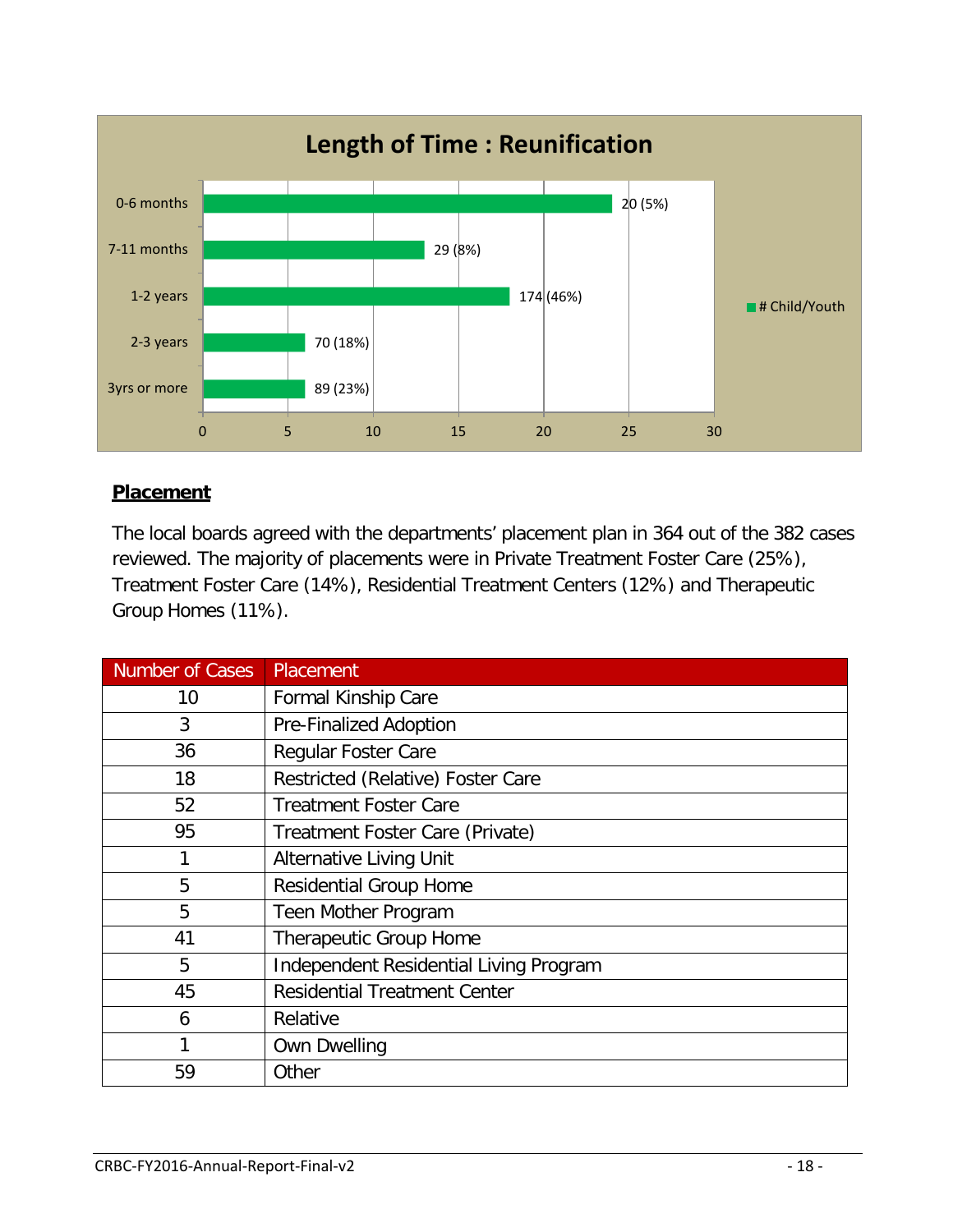## **Placement Stability**

The local boards found that in 67% of the cases reviewed the child/youth were placed in settings that were in close proximity to their communities which allowed for the continuity of services.

The board also found that in 49% of the cases reviewed there was a change in placement within the 12 months prior to the review for the child/youth in regards to level of care.

The following levels of care were found for the most recent placement change:

- 41% had the same level of care
- 29% were in less restrictive placements
- 24% were in more restrictive placements

#### **Services**

The local boards looked at services offered to the child/youth, the birth family and the foster/kin family in the following areas:

- $\triangleright$  Housing
- $\triangleright$  Medical
- $\triangleright$  Mental health
- $\triangleright$  Fducation
- $\triangleright$  Employment
- $\triangleright$  Special needs
- $\triangleright$  Substance abuse treatment
- $\triangleright$  Visitation with family or referrals to needed resources

The boards found that appropriate services were offered to the child/youth in 96% of the cases reviewed, the birth family in 68% of the cases, and the foster/kin family in 43% of the cases.

## **Health/Mental Health**

The local boards found that in 94% of the cases reviewed the child/youth received comprehensive health and mental health assessments. Medical records were found in the cases records in 67% of the cases and the child/youth had their health and mental health needs met by the local departments in 52% of the cases. In 27% of the cases the child/youth had developmental or special needs. Psychotropic medication was prescribed to address mental health issues in 48% of the cases, and in 10% of the cases reviewed the child/youth had substance abuse issues.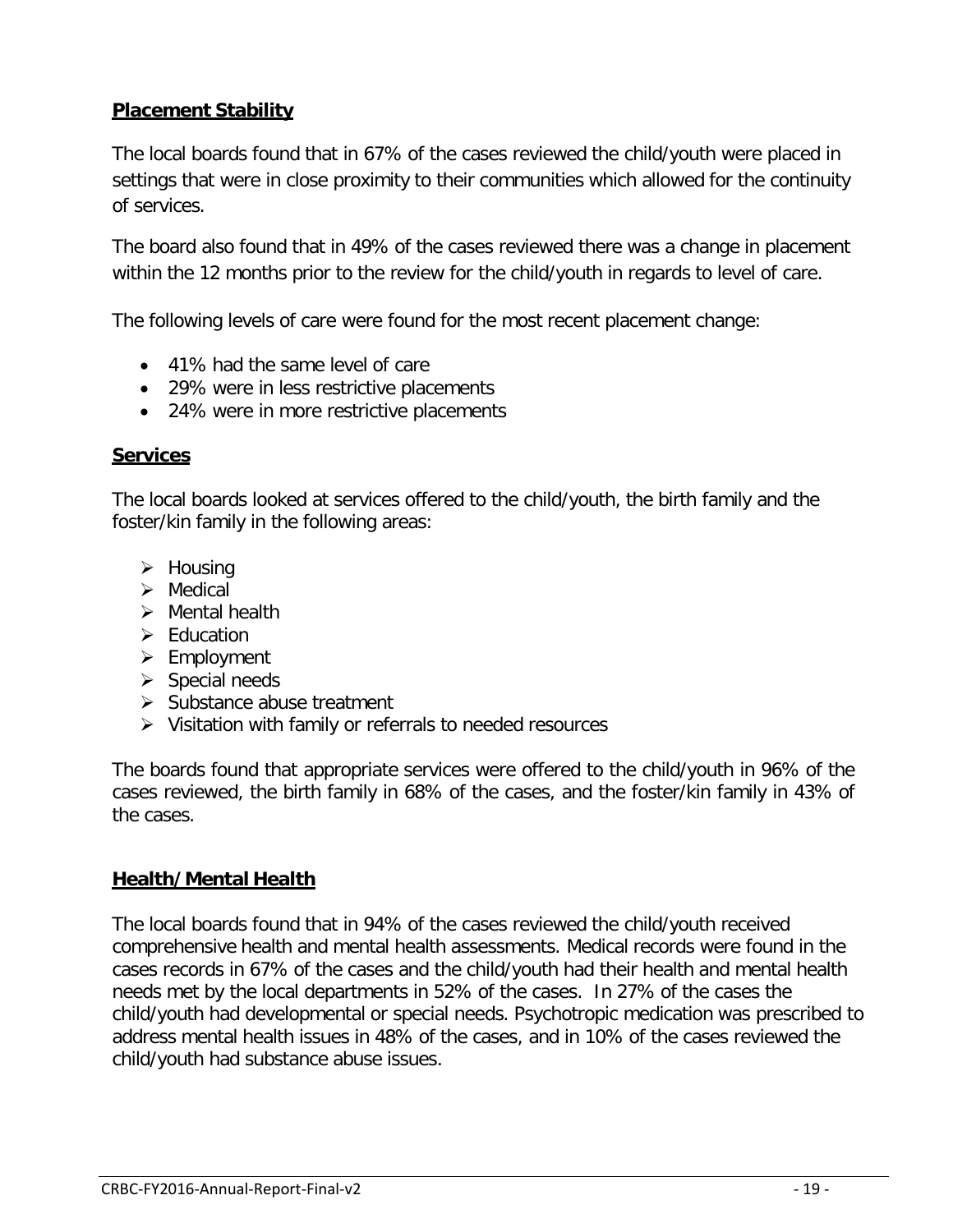#### **Education and Employment**

The local boards found that in 96% of the cases reviewed the child/youth were being prepared to meet educational goals. In 72% of the cases the child/youth had been appropriately prepared to meet employment goals, and 23 out of 247 eligible youth were participating in paid or unpaid work experience.

#### **Risk and Safety**

The local boards found that 3% of the cases reviewed had risk indicators and safety protocols were followed.

#### **Case Planning**

Service Agreements: The local boards found that in 50% of the cases reviewed a signed service agreement was in place.

Family Involvement: The local boards found that in 94% of the cases reviewed an effort was made to include the family in the case planning process.

CASA (Court Appointed Special Advocate): The locals boards found that in 24% of the cases reviewed the child/youth had a court appointed special advocate.

| <b>Frequency</b>                                   | Cases |
|----------------------------------------------------|-------|
| Once a week                                        |       |
| More than once a week                              |       |
| Less than once a week, but at least twice a month  | 14    |
| Less than twice a month, but at least once a month | 349   |
| Less than once a month                             | 12    |
| Quarterly                                          | າ     |
| <b>Never</b>                                       |       |

#### **Frequency of Caseworker Visits**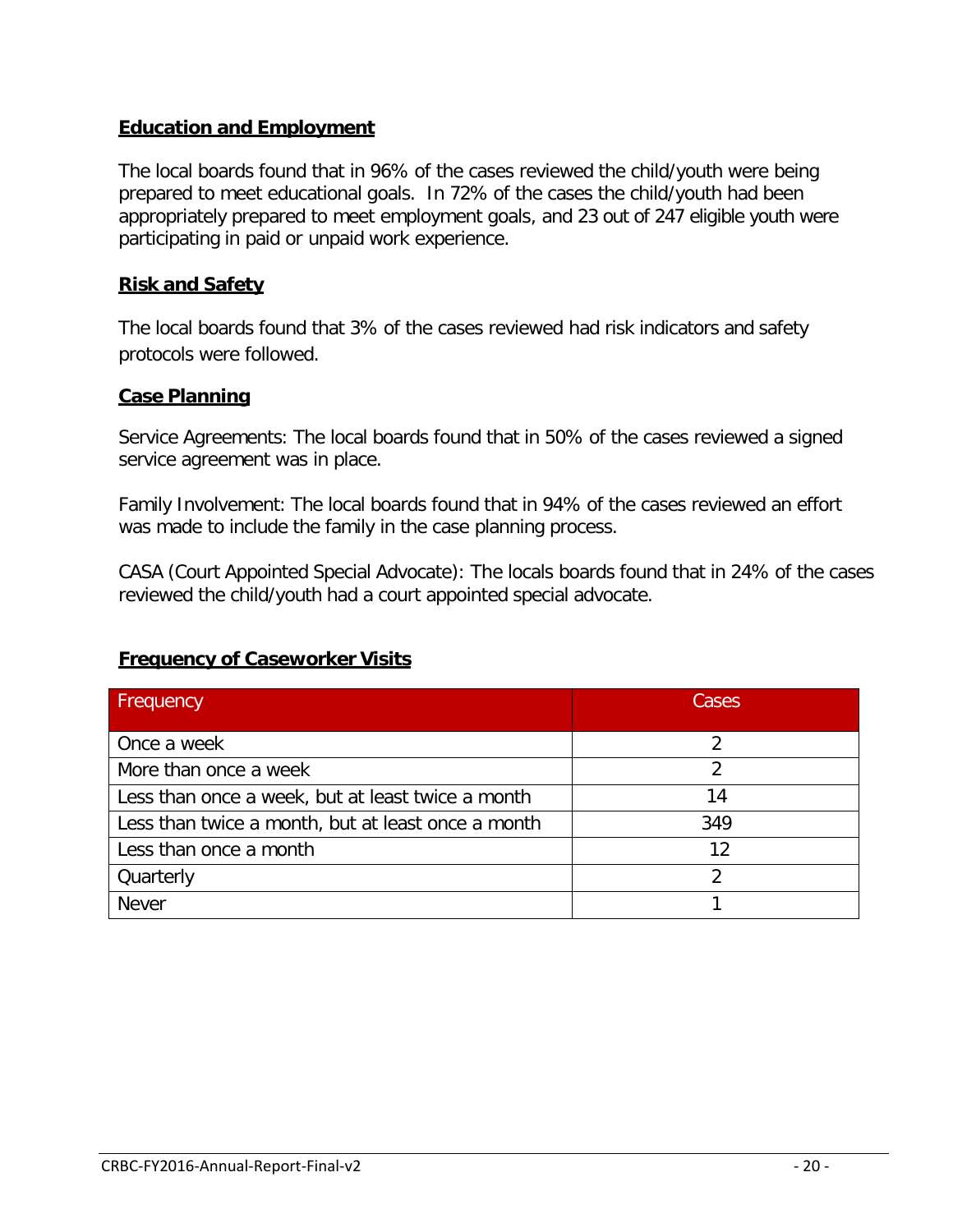# **Adoption Case Reviews**

When parental rights are terminated (TPR) Adoption becomes the preferred permanency plan. There are a number of factors to consider when a plan of adoption has been established, ranging from the termination of parental rights to what post adoption services are made available to the adoptive families. Reasonable efforts should be made to identify adoptive resources and provide appropriate services identified to remove barriers to adoption and achieve permanency for the child/youth in a timely manner.



## **Permanency**

The local boards agreed with the permanency plan of adoption in 91% of the 277 cases reviewed and recommended the following alternate plans for the remaining cases:

- $\triangleright$  Appla: 6%
- ▶ Relative Placement: 1%
- $\triangleright$  Renification: 1%
- $\triangleright$  Custody/Guardianship: 1%

## **Length of time Child/Youth had a plan of Adoption**

Of the 277 Adoption cases reviewed the local boards found that the length of time the child/youth had a plan of Adoption were as follows: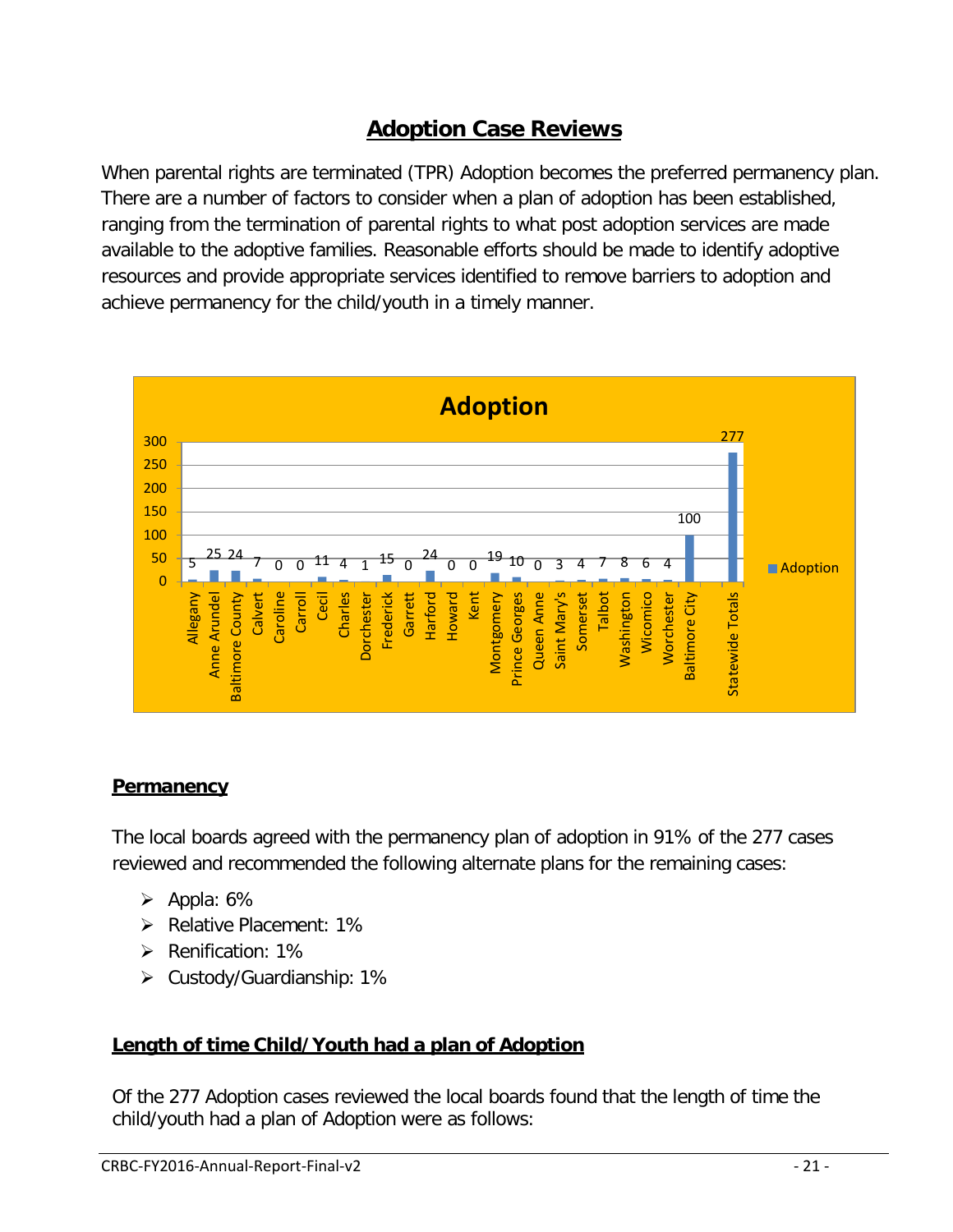

## **Placement**

The local boards agreed with the departments' placement plan in 99% of the cases reviewed. The majority of placements were Treatment Foster Care (Private) (27%), Pre-Finalized Adoption (24%), Regular Foster Care (25%) and Restricted (Relative) Foster Care (8%).

| <b>Number of Cases</b> | Placement                           |
|------------------------|-------------------------------------|
|                        | Formal Kinship Care                 |
| 67                     | <b>Pre-Finalized Adoption</b>       |
| 70                     | Regular Foster Care                 |
| 22                     | Restricted (Relative) Foster Care   |
| 13                     | <b>Treatment Foster Care</b>        |
| 74                     | Treatment Foster Care (Private)     |
|                        | <b>Residential Group Home</b>       |
| 11                     | Therapeutic Group Home              |
| 5                      | <b>Residential Treatment Center</b> |
|                        | Other                               |

## **Placement Stability**

The local boards found that in 72% of the cases reviewed the child/youth were placed in settings that were in close proximity to their communities which allowed for the continuity of services.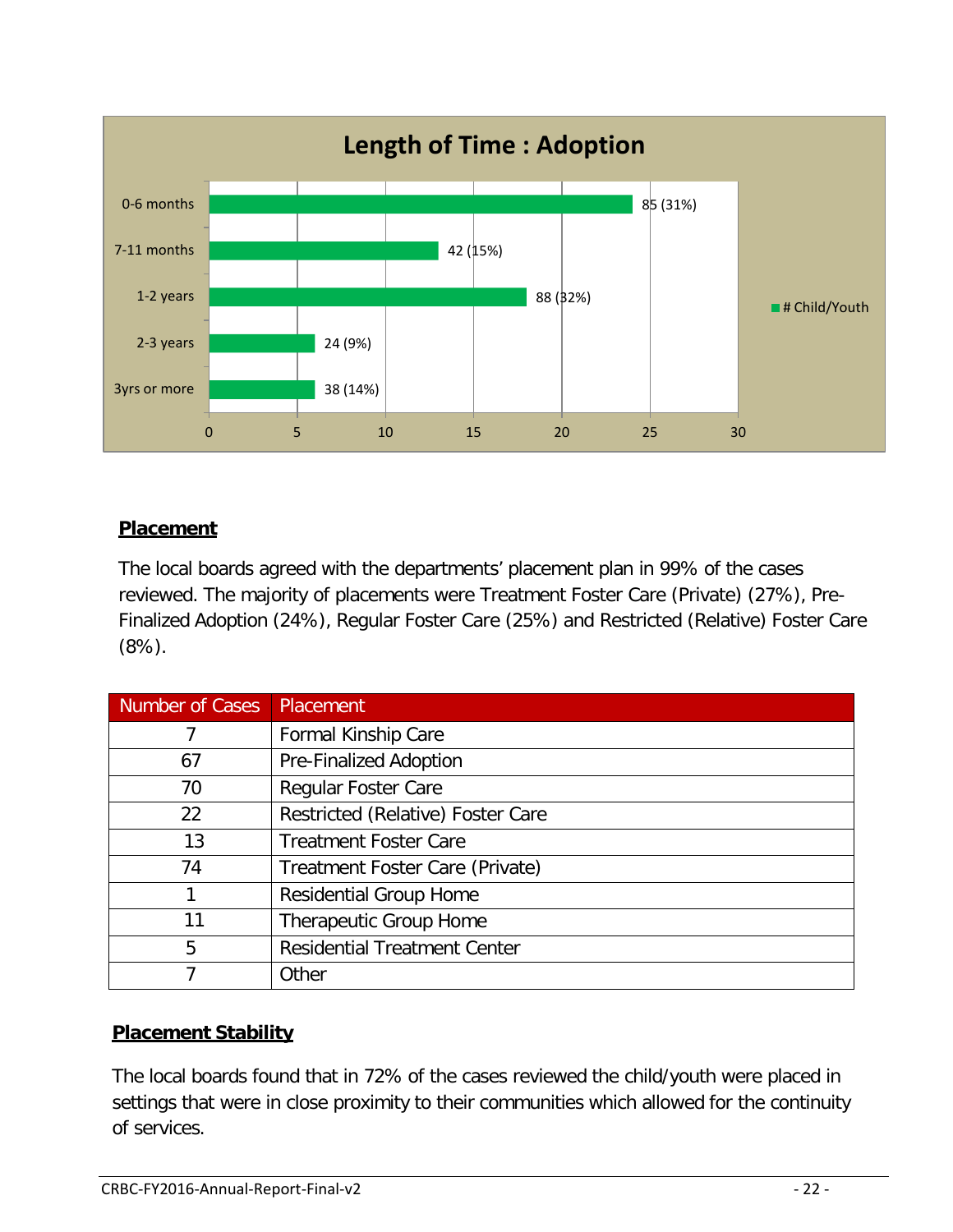The boards also found that in 29% of the cases reviewed there was a change in placement within the 12 months prior to the review for the child/youth.

The following levels of care were found for the most recent placement change:

- 53% had the same level of care
- 20% were in less restrictive placements
- 26% were in more restrictive placements

#### **Services**

The local boards looked at services offered to the child/youth, the birth family and the foster/kin family in the following areas:

- $\triangleright$  Housing
- $\triangleright$  Medical
- $\triangleright$  Mental health
- $\triangleright$  Education
- $\triangleright$  Employment
- $\triangleright$  Special needs
- $\triangleright$  Substance abuse treatment
- $\triangleright$  Visitation with family or referrals to needed resources

The boards found that appropriate services were offered to the child/youth in 276 out of the 277 cases reviewed, the birth family in 39% of the cases, and the foster/kin family in 61% of the cases.

#### **Health/Mental Health**

The local boards found that in 94% of the cases reviewed the child/youth received comprehensive health and mental health assessments. Medical records were found in the cases records in 73% of the cases and the child/youth had their health and mental health needs met by the local departments in 49% of the cases. In 25% of the cases the child/youth had developmental or special needs. Psychotropic medication was prescribed to address mental health issues in 30% of the cases, and in 2 out of 277 cases reviewed the child/youth had substance abuse issues.

#### **Education and Employment**

The local boards found that in 97% of the cases reviewed the child/youth were being prepared to meet educational goals. 29 out of 38 eligible youth were being appropriately prepared to meet employment goals, and 7 youth were participating in paid or unpaid work experience.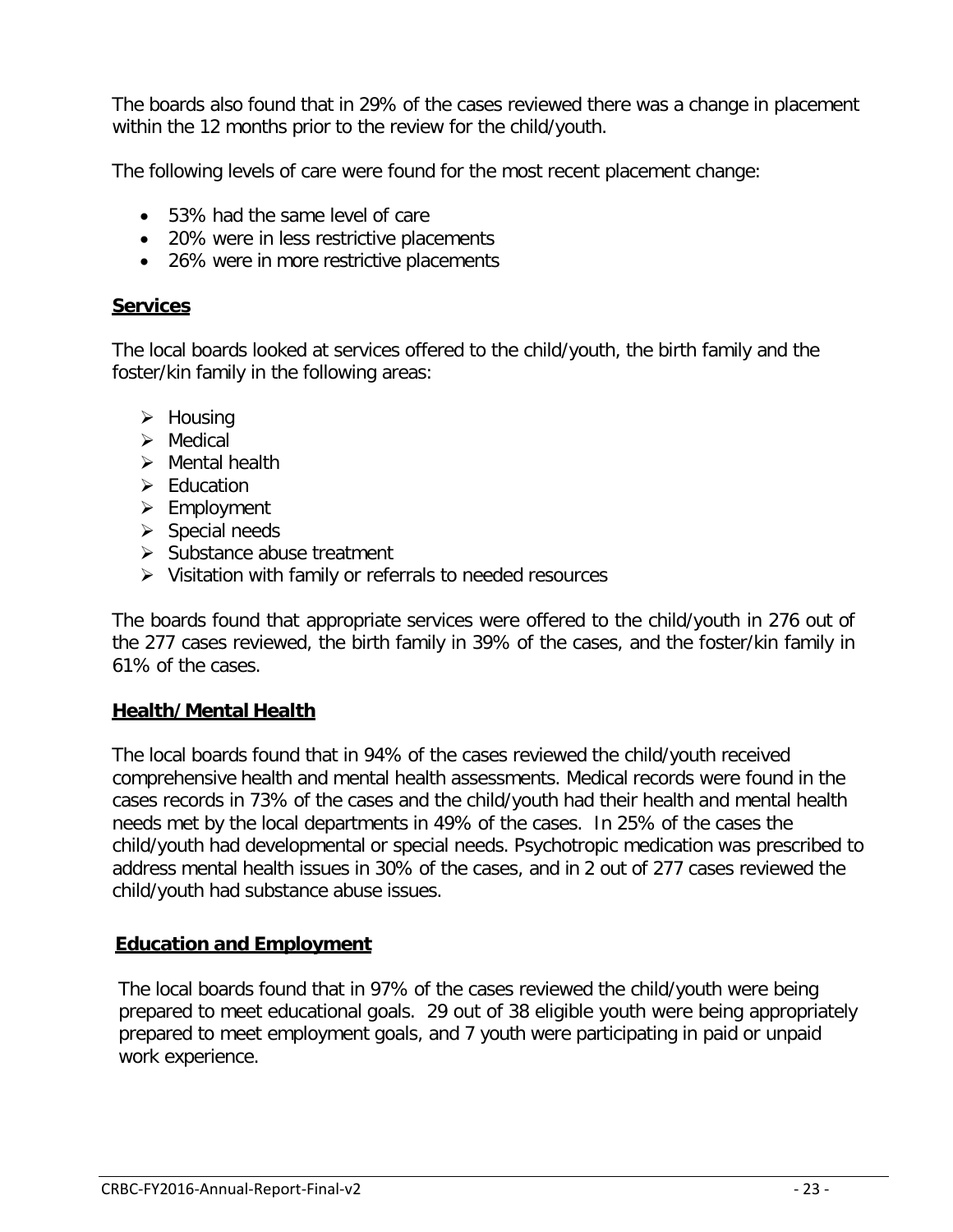### **Risk and Safety**

The local boards found that 5% of the cases reviewed had risk indicators and safety protocols were followed.

#### **Barriers to Adoption**

The local boards identified the following Barriers preventing the adoption process or preventing progress in child/youth's case:

- Pre-adoptive resources not identified for child
- Appeal by Birth Parents
- Child In Pre-adoptive home, but adoption not finalized
- TPR not granted

#### **Termination of Parental Rights (TPR)**

The local boards found that (TPR) was filed in a timely manner in 75% of the cases reviewed, and was appealed in only 6%.

#### **Child's Consent to Adoption**

The age of consent for adoption in the State of Maryland is ten. Children 10 and older must consent to be adopted. Local boards found that the child/youth consented to adoption in 60 of the total cases reviewed for all permanency plans.

#### **Consent to Adoption for Cases Reviewed with Adoption Plans**

| <b>Child's Consent to Adoption</b> | Cases |
|------------------------------------|-------|
| Yes                                | 48    |
| Child did not want to be Adopted   | 34    |
| N/A under age of consent           | 148   |
| Unknown                            | 37    |
| Medically Fragile/Mental Health    |       |
| Yes, with conditions               |       |

#### **Pre-Adoptive Services and Resources**

#### **Services:**

The local boards found that appropriate services and supports for the pre-adoptive family were in place to meet identified needs in 97% of the cases reviewed.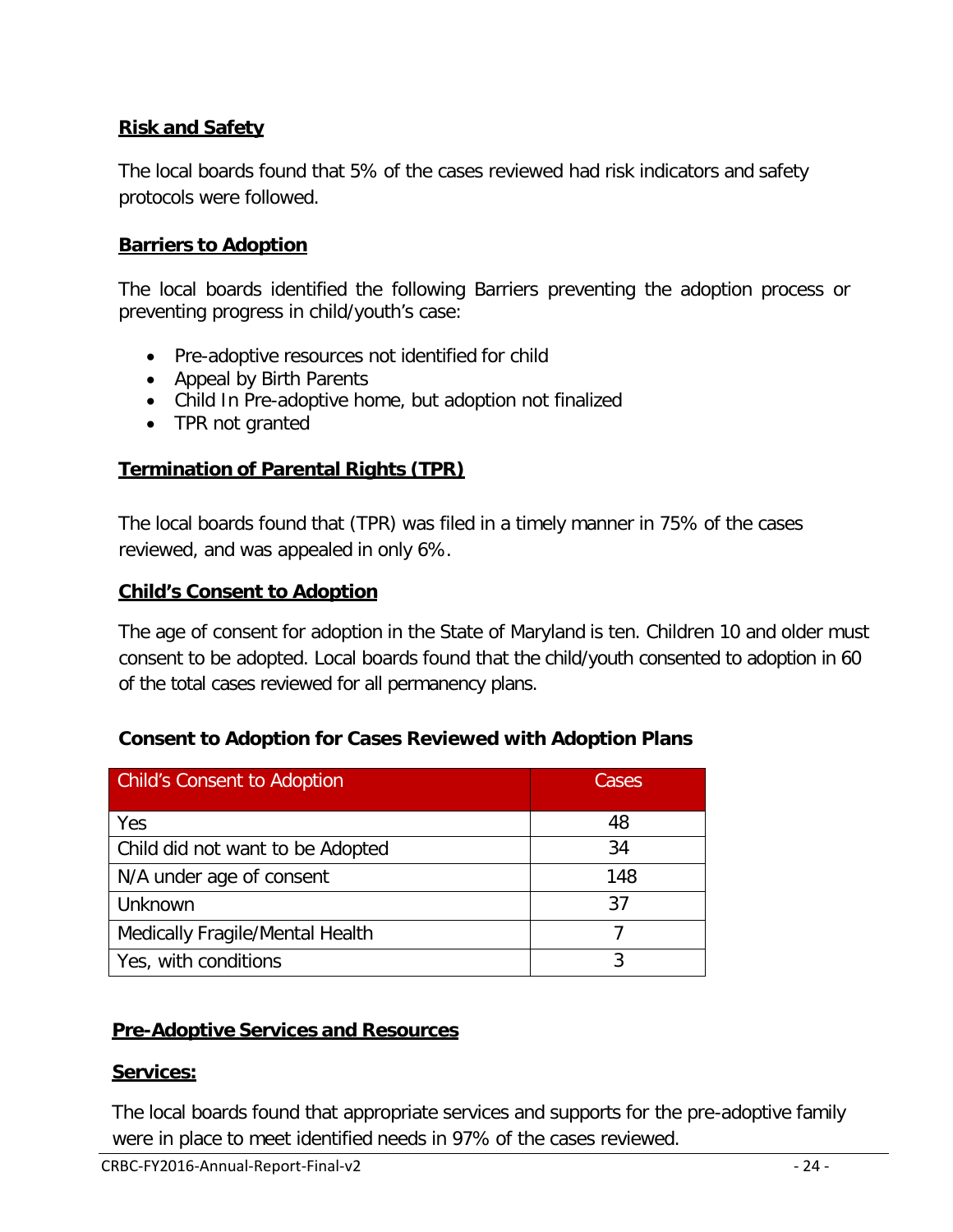The local boards found that a social summary had been given to the pre-adoptive family in 100 of the cases reviewed.

#### **Resources:**

The local boards found that the pre-adoptive placements were appropriate in 97% of the cases reviewed.

The boards found the following pre-adoptive resources:

- 57 Former Foster Parent
- $\geq 42$  Relative/Kin
- 120 Non-Relative/Foster

#### **Post Adoptive Services**

The local boards found that post adoptive services were needed in 89% of the cases reviewed. These services include medical and multiple other services.

#### **Case Planning**

Service Agreements: The local boards found that in 43 of the cases reviewed a signed service agreement was in place.

Family Involvement: The local boards found that in 90% of the cases reviewed an effort was made to include the family in the case planning process.

CASA (Court Appointed Special Advocate): The local boards found that in 24% of the cases reviewed the child/youth had a court appointed special advocate.

#### **Frequency of Caseworker Visits**

| <b>Frequency</b>                                   | Cases |
|----------------------------------------------------|-------|
| Once a week                                        | 10    |
| More than once a week                              |       |
| Less than once a week, but at least twice a month  | 17    |
| Less than twice a month, but at least once a month | 248   |
| Less than once a month                             |       |
| Quarterly                                          |       |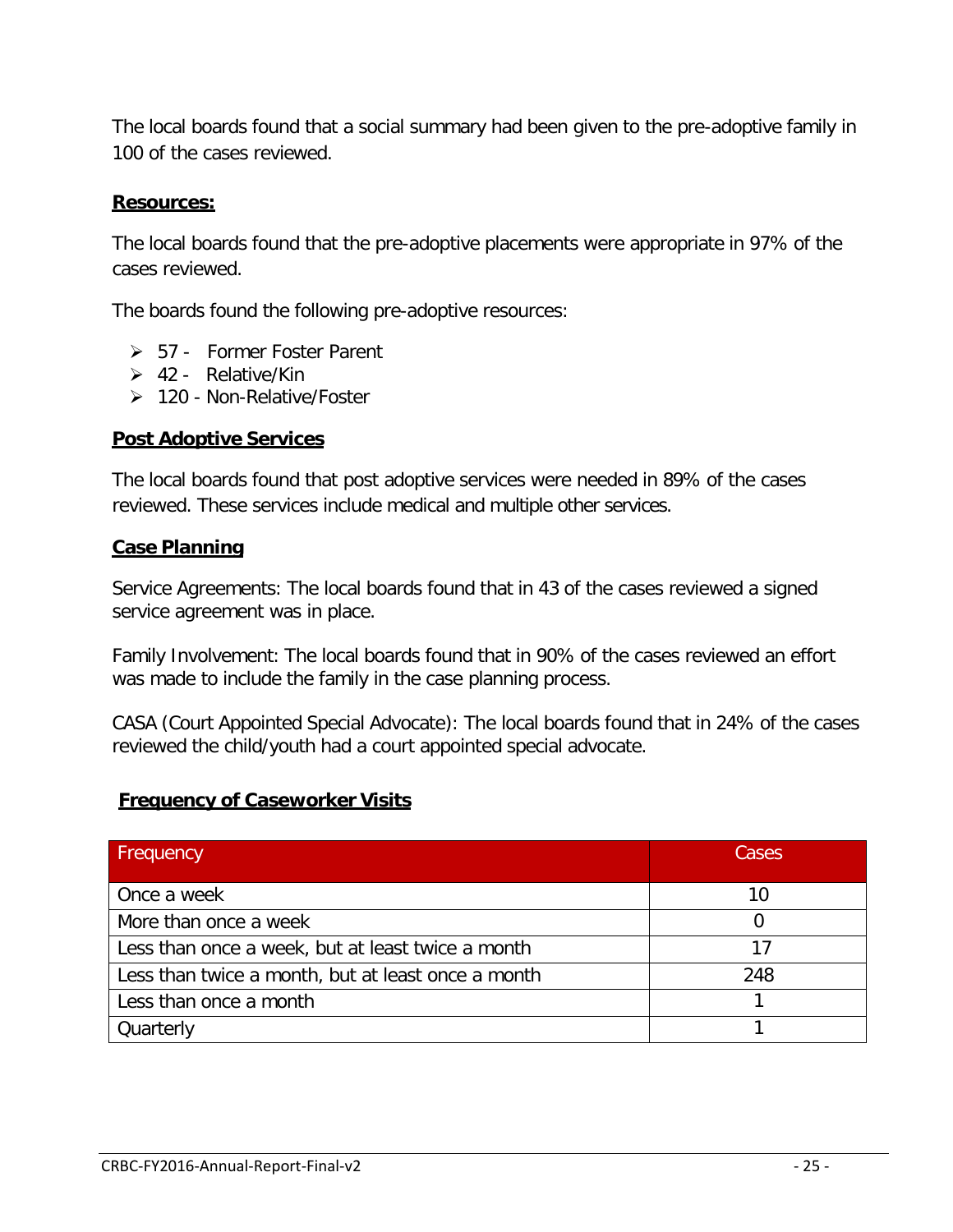## **APPLA Reviews**

## **(Another Planned Permanent Living Arrangement )**

APPLA is the least desired permanency plan. All efforts should be made to rule out all other permanency plans including reunification with birth family, relative placement for custody and guardianship or adoption, adoption to a non-relative and guardianship to a non relative before a child/youth's permanency plan is designated as APPLA.

Out of the total number of cases reviewed, 44% of the cases had a plan of APPLA and of those cases reviewed, Baltimore City had the most (240 cases) 40%. Montgomery County had (76) 13%, Baltimore County (69) 12% and Prince George's County (66) 11%. The other counties had five percent or less. Many of the cases reviewed were cases of older youth, between 17 and 20 years of age who are expected to remain in care until they age out on their  $21<sup>st</sup>$ birthday.



#### **Permanency**

The local boards agreed with the permanency plan of APPLA in 96% of the 599 cases reviewed and recommended the following alternate plans for the remaining cases:

- Adoption: 1%
- $\triangleright$  Relative Placement: 1%
- $\triangleright$  Renification: 1%
- $\triangleright$  Custody/Guardianship: 1%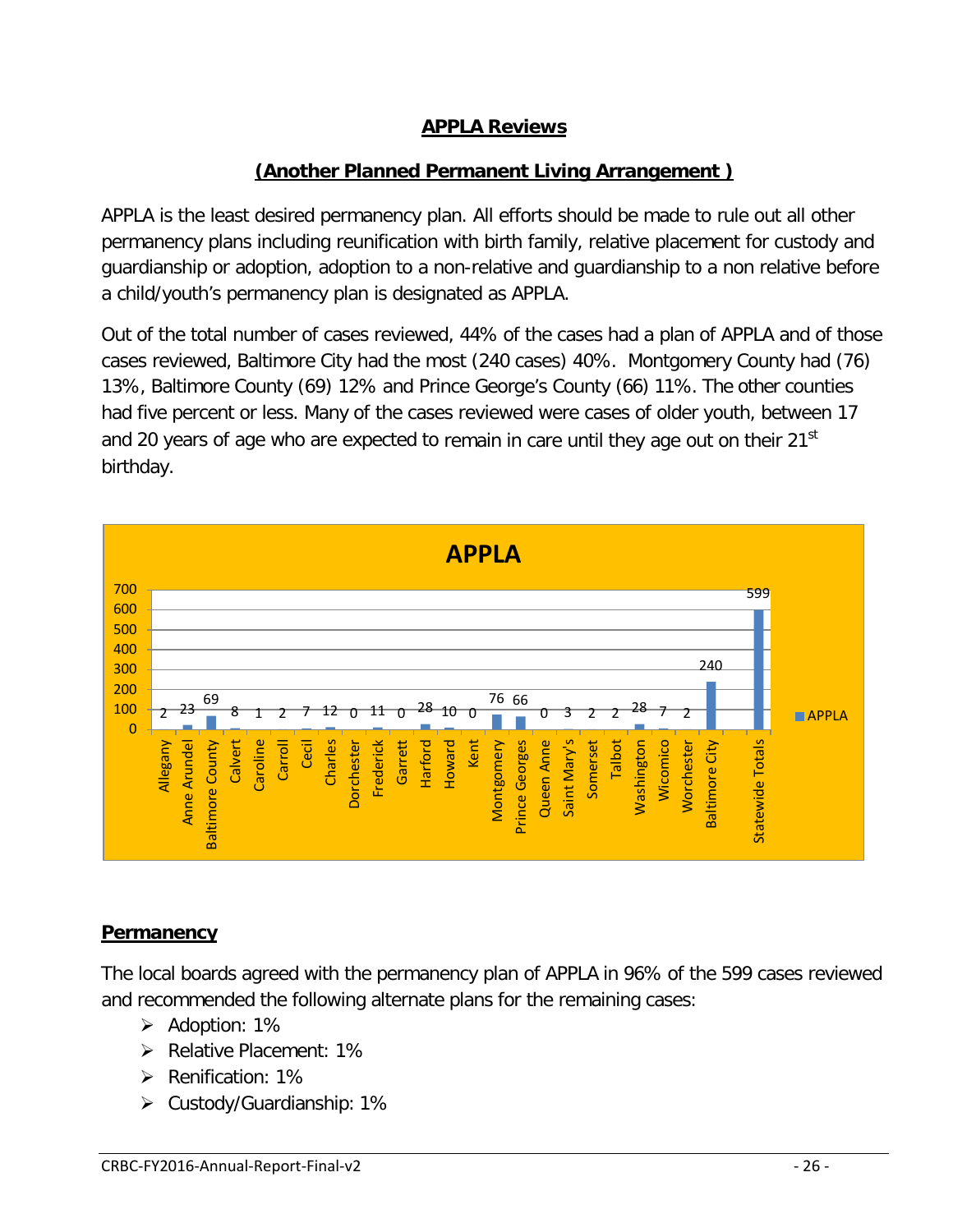## **Category of APPLA plan**

The local boards found the following categories of the APPLA plan:

- Emancipation/Independence: 535
- Long Term Out of Home Placement with a Non-Relative: 29
- $\triangleright$  Placement in Long Term Facility pending Adult Facility: 35

#### **Length of time Child/Youth had a plan of APPLA**

Of the 599 APPLA cases reviewed the local boards found that the length of time the child/youth had a plan of APPLA were as follows;



#### **Placement**

The local boards agreed with the departments' placement plan in 96% of cases reviewed. The majority of placements were in Private Treatment Foster Care (23%), Independent Living Residential Program (15%), Treatment Foster Care (13%), Therapeutic Group Homes (10%), Regular Foster Care (3%), and Residential Treatment Centers (6%).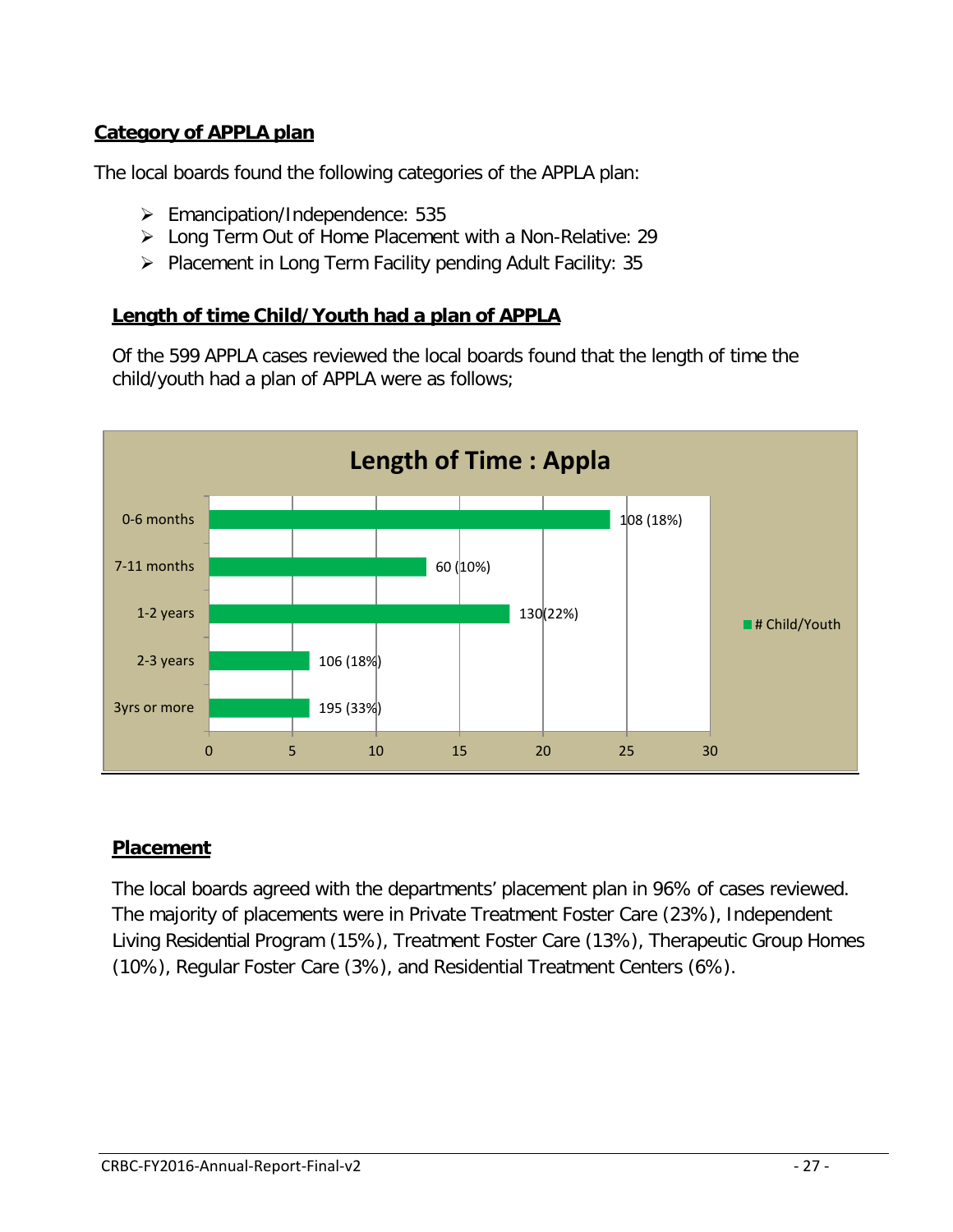| <b>Number of Cases</b> | Placement                              |
|------------------------|----------------------------------------|
| 4                      | Formal Kinship Care                    |
| 18                     | <b>Regular Foster Care</b>             |
| 8                      | Restricted (Relative) Foster Care      |
| 76                     | Treatment Foster Care                  |
| 136                    | Treatment Foster Care (Private)        |
| 4                      | <b>Alternative Living Unit</b>         |
| 8                      | <b>Residential Group Home</b>          |
| 12                     | Teen Mother Program                    |
| 57                     | <b>Therapeutic Group Home</b>          |
| 88                     | Independent Living Residential Program |
| 35                     | <b>Residential Treatment Center</b>    |
| 20                     | Relative                               |
| 13                     | Non-Relative                           |
| 42                     | <b>Own Dwelling</b>                    |
| 71                     | Other                                  |

#### **Placement Stability**

The local boards found that in 66% of the cases reviewed the child/youth were placed in settings that were in close proximity to their communities which allowed for the continuity of services.

The boards also found that in 298 cases reviewed there was a change in the placement in the last 12 months prior to being reviewed.

The following levels of care were found for the most recent placement change:

- $\geq$  142 had the same level of care
- $\geq$  106 were in less restrictive placements
- $\geq$  50 were in more restrictive placements

#### **Services**

The local boards looked at services offered to the children/youth, the birth family and the foster/kin family in the following areas:

- $\triangleright$  Housing
- $\triangleright$  Medical
- $\triangleright$  Mental health
- $\triangleright$  Education
- $\triangleright$  Employment
- $\triangleright$  Special needs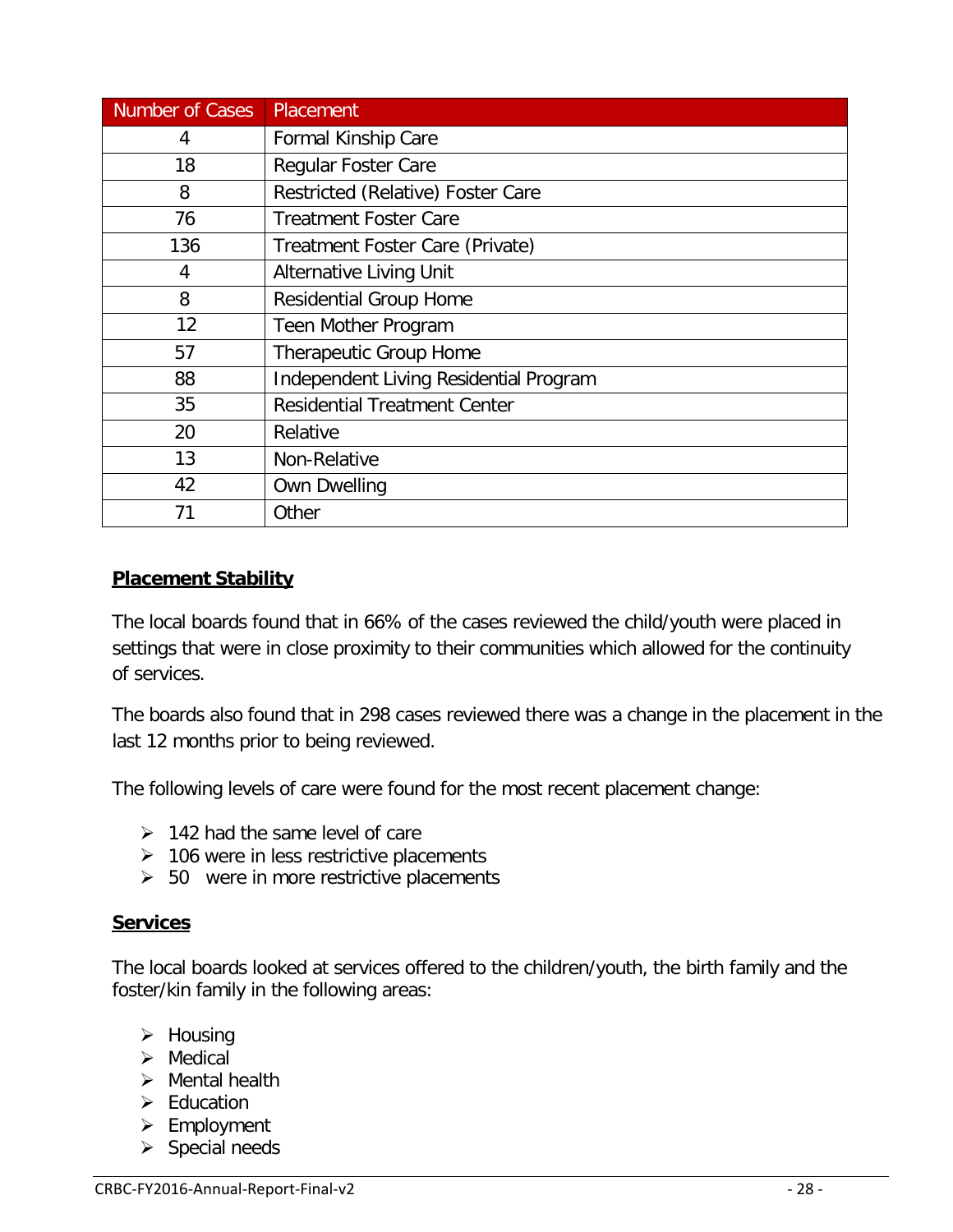- $\triangleright$  Substance abuse treatment
- $\triangleright$  Visitation with family or referrals to needed resources

The boards found that appropriate services were offered to the children/youth in 96% of the cases reviewed the birth family in 31% of the cases, and the foster/kin family in 40% of the cases.

#### **Health/Mental Health**

The local boards found that in 89% of the cases reviewed the child/youth received comprehensive health and mental health assessments. Medical records were found in the cases records in 57% of the cases and the child/youth had their health and mental health needs met by the local departments in 43% of the cases. In 21% of the cases the child/youth had developmental or special needs. Psychotropic medication was prescribed to address mental health issues in 33% of the cases, and in 14% of the cases reviewed the child/youth had substance abuse issues.

#### **Education and Employment**

The local boards found that 92% of the children/youth were being prepared to meet educational goals. 586 of the youth were 14 years and older. 215 of the youth were participating in paid or unpaid work experience, and 371 were being appropriately prepared to meet employment goals.

#### **Risk and Safety**

The local boards found that 5% of the cases reviewed had risk indicators and safety protocols were followed.

#### **Permanent Connections**

A permanent connection is an identified person that a child/youth can rely on for support, advice and guidance as they transition into adulthood. This connection can be sought out by the local department or the child/youth may identify them. Permanent connections are often extended family members that have a vested interest in the well being and future of the child/youth; also community members that have known the child/youth for many years and have grown attached to them.

The local boards found that in 427 of the cases reviewed a permanent connection had been identified for the child/youth by the local department and that the identified permanent connection was appropriate in all of the cases reviewed.

#### **Case Planning**

Service Agreements: The local boards found that in 49% of the cases reviewed a signed service agreement was in place.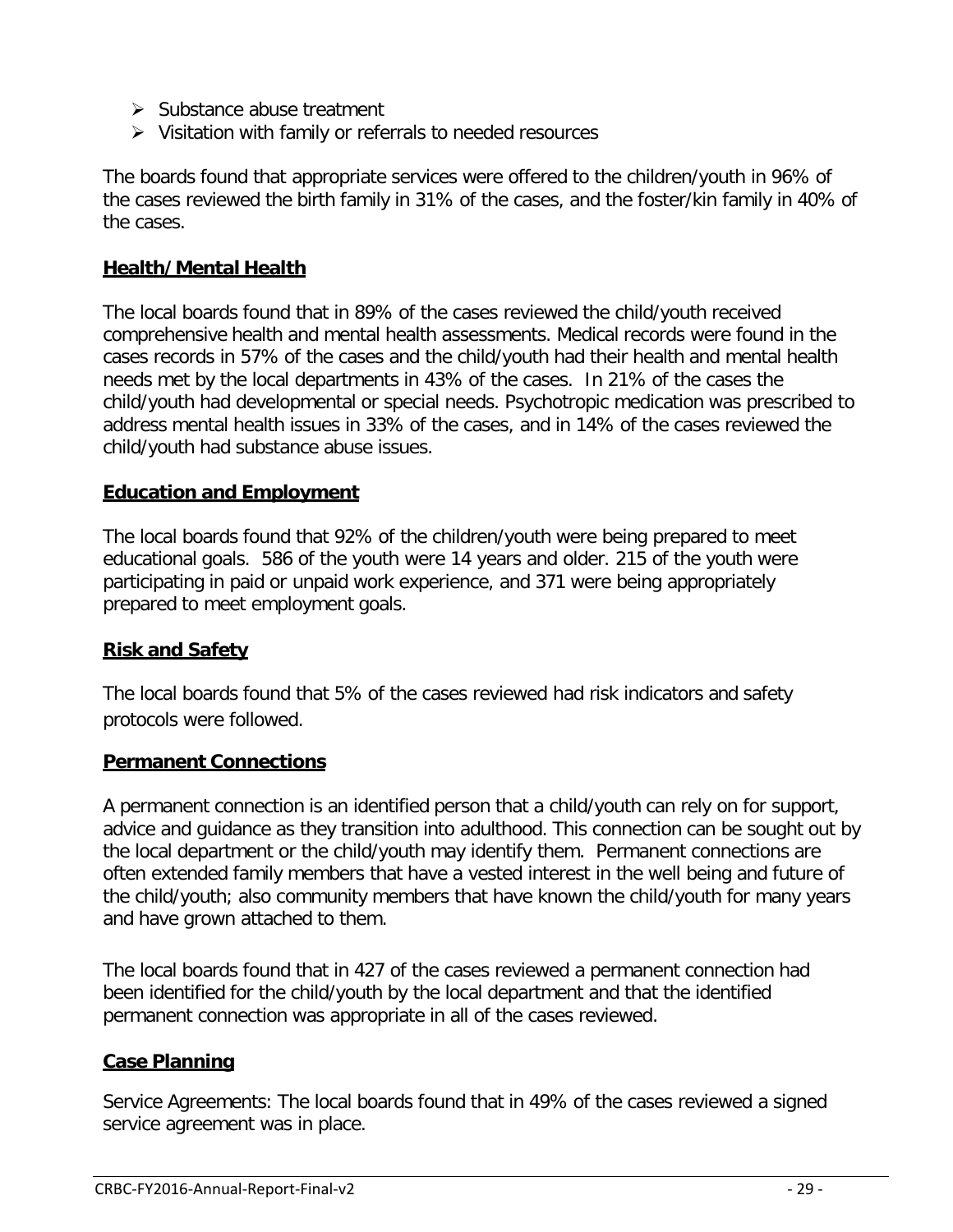Family Involvement: The local boards found that in 84% of the cases reviewed an effort was made to include the family in the case planning process.

CASA (Court Appointed Special Advocate): The local boards found that in 21% of the cases reviewed the child/youth had a court appointed special advocate.

| Frequency                                          | Cases |
|----------------------------------------------------|-------|
| Once a week                                        |       |
| More than once a week                              | 12    |
| Less than once a week, but at least twice a month  | 20    |
| Less than twice a month, but at least once a month | 535   |
| Less than once a month                             | 20    |
| Quarterly                                          | 5     |

#### **Frequency of Caseworker Visits**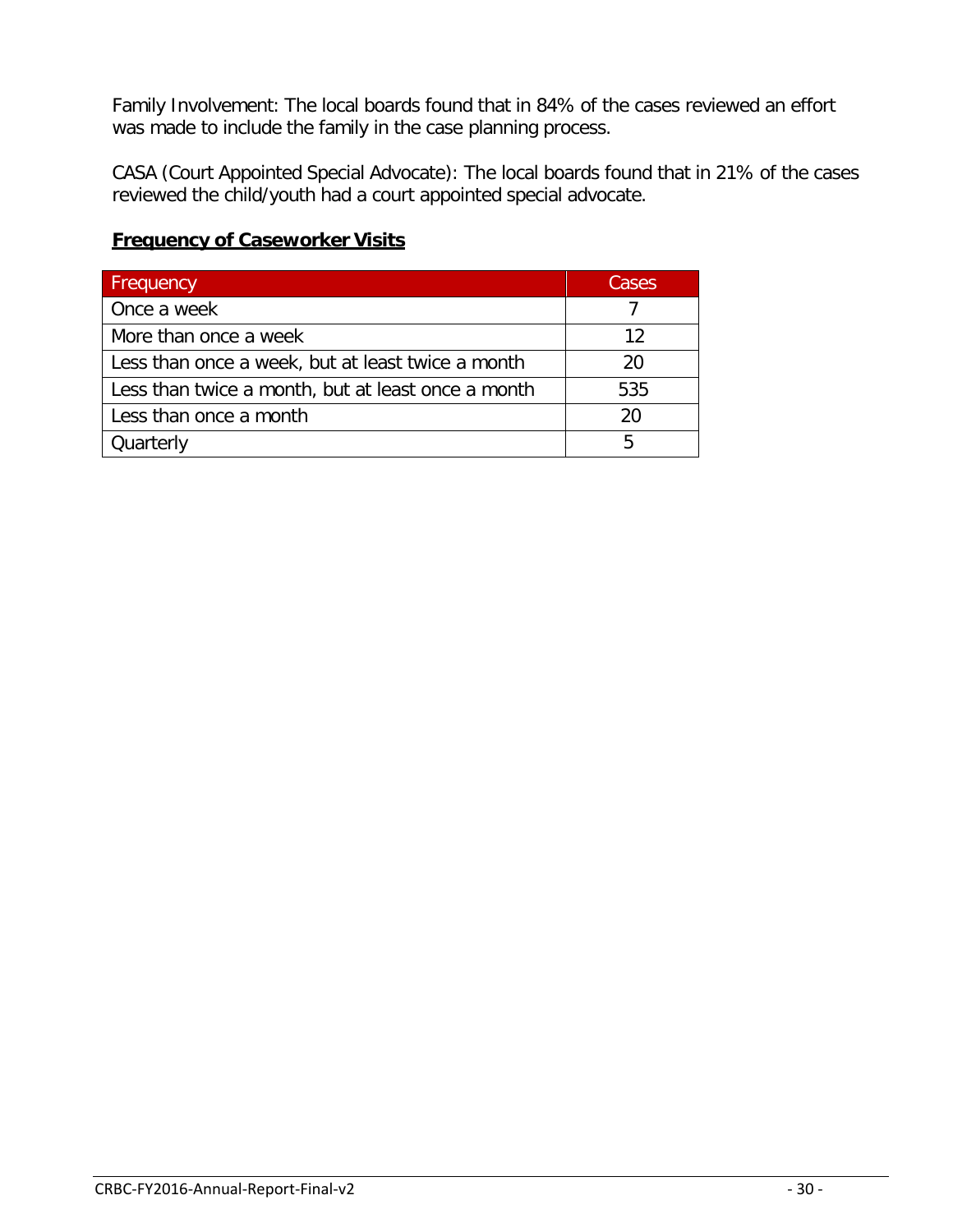# **Relative Placement Case Reviews**

It is the responsibility of the local departments to seek out opportunities for placement with a blood relative or explore other permanency resources when reunification is not possible.



#### **Permanency**

The local boards agreed with the permanency plan of relative placement in 67% of the 33 cases reviewed and recommended the following alternate plans for the remaining cases:

- $\triangleright$  APPLA: 3%
- $\triangleright$  Adoption: 21%
- $\triangleright$  Custody/Guardianship: 9%

#### **Category of Relative Placement**

- $\triangleright$  Relative placement for Adoption: 5 cases
- $\triangleright$  Relative placement for Custody/Guardianship: 28 cases

#### **Length of time child/youth had a plan of Relative Placement**

Of the 33 cases reviewed the local boards found that the length of time the child/youth had a plan of Relative Placement were as follows: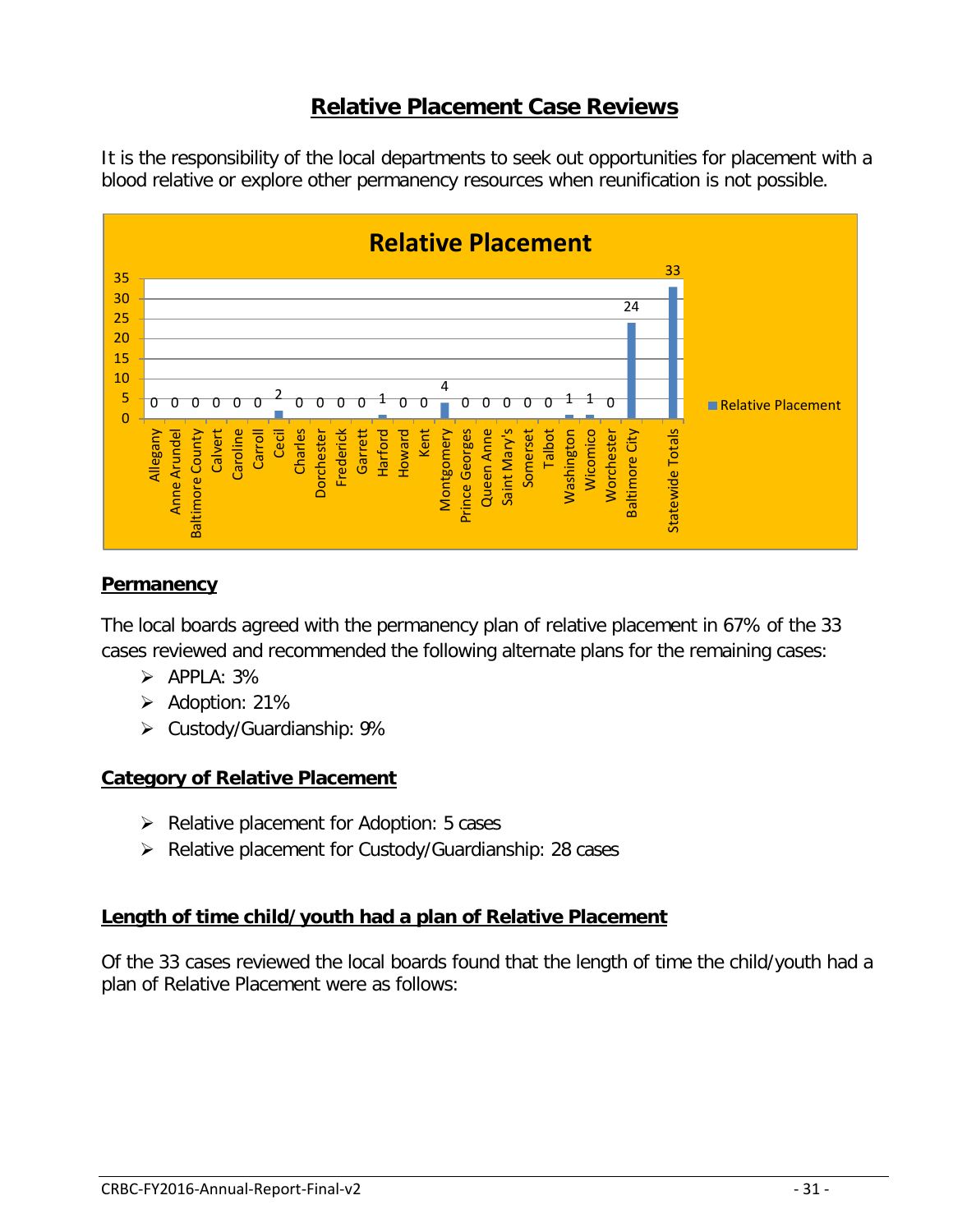

## **Placement**

The local boards agreed with the placement plan in all of the cases reviewed. The majority of placements were with a Relative (25%), Treatment Foster Care (22%), and Formal Kinship Care (18%).

| Number of Cases | Placement                           |
|-----------------|-------------------------------------|
| 4               | <b>Emergency Foster Care</b>        |
| 5               | Formal Kinship Care                 |
|                 | Refugee Child                       |
| 12              | Restricted (Relative) Foster Care   |
| 6               | Treatment Foster Care (Private)     |
| っ               | <b>Therapeutic Group Home</b>       |
|                 | <b>Residential Treatment Center</b> |
|                 | Non-Relative                        |
|                 | Other                               |

## **Placement Stability**

The local boards found that in 58% of the cases reviewed the child/youth was placed in settings that were in close proximity to their communities which allowed for the continuity of services.

The boards also found that in 12 cases reviewed there was a change in placement within the 12 months prior to the review for the child/youth in regards to level of care.

The following levels of care were found for the most recent placement change: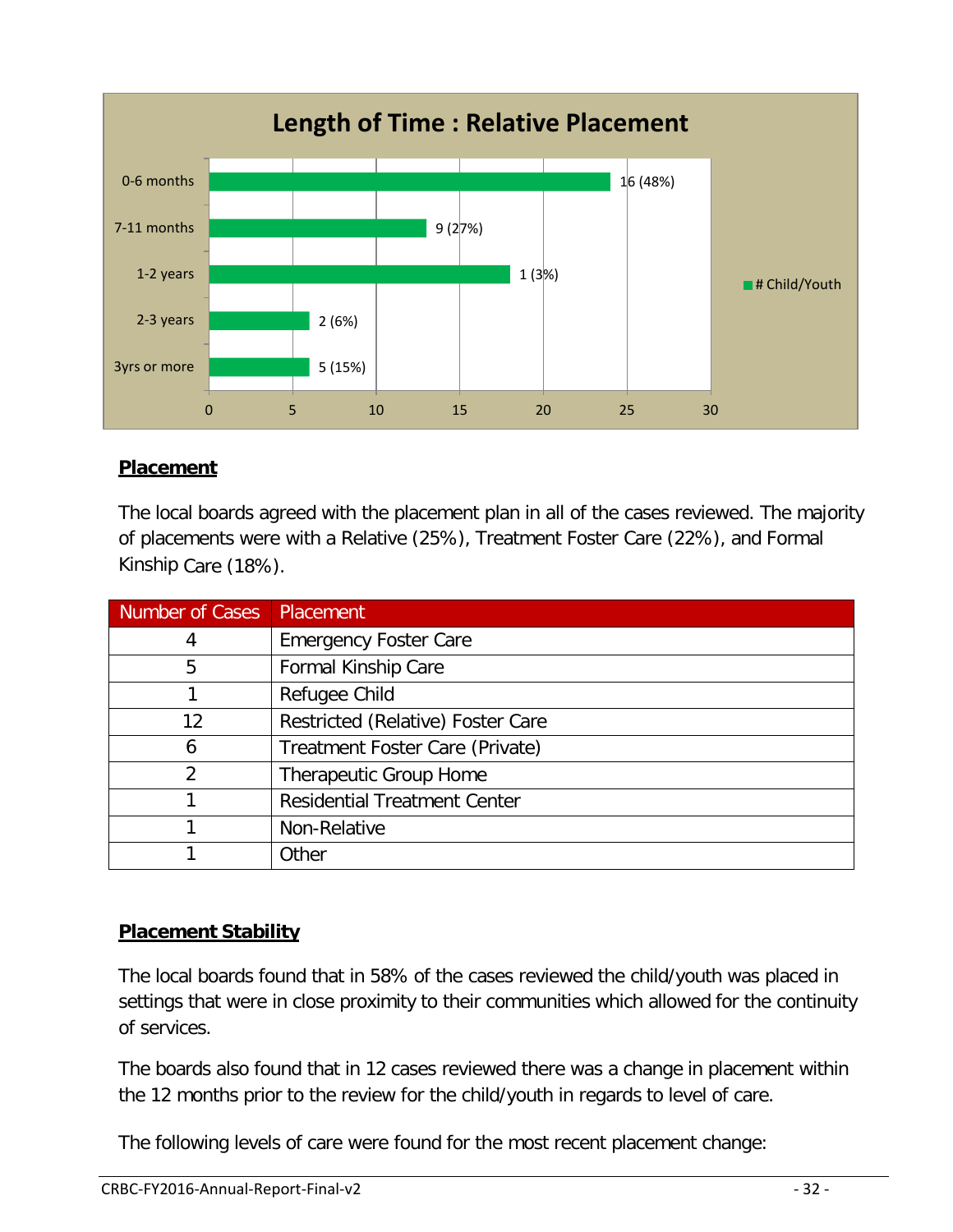- 4 had the same level of care
- 5 were in less restrictive placements
- 3 were in more restrictive placements

#### **Services**

The local boards looked at services offered to the child/youth, the birth family and the foster/kin family in the following areas:

- $\triangleright$  Housing
- > Medical
- $\triangleright$  Mental health
- $\triangleright$  Fducation
- $\triangleright$  Employment
- $\triangleright$  Special needs
- $\triangleright$  Substance abuse treatment
- $\triangleright$  Visitation with family or referrals to needed resources

The local boards found that appropriate services were offered to the child/youth in 26 of the 33 cases reviewed, the birth family in 19 of the cases, and the foster/kin family in 23 of the cases.

#### **Health/Mental Health**

The local boards found that in 61% of the cases reviewed the child/youth received comprehensive health and mental health assessments. Medical records were found in the cases records in 48% of the cases and the child/youth had their health and mental health needs met by the local departments in 67% of the cases. In 10% of the cases the child/youth had developmental or special needs. Psychotropic medication was prescribed to address mental health issues in 33% of the cases, and in 1 of the cases reviewed the child/youth had substance abuse issues.

#### **Education and Employment**

The local boards found that in 55% of the cases reviewed the child/youth were being prepared to meet educational goals. There were 2 youth participating in paid or unpaid work experience. The local board found that in 8 of the 9 cases reviewed where the youth was eligible, the youth was being appropriately prepared to meet employment goals.

#### **Risk and Safety**

The local boards found that 25% of the cases reviewed had risk indicators and safety protocols were followed.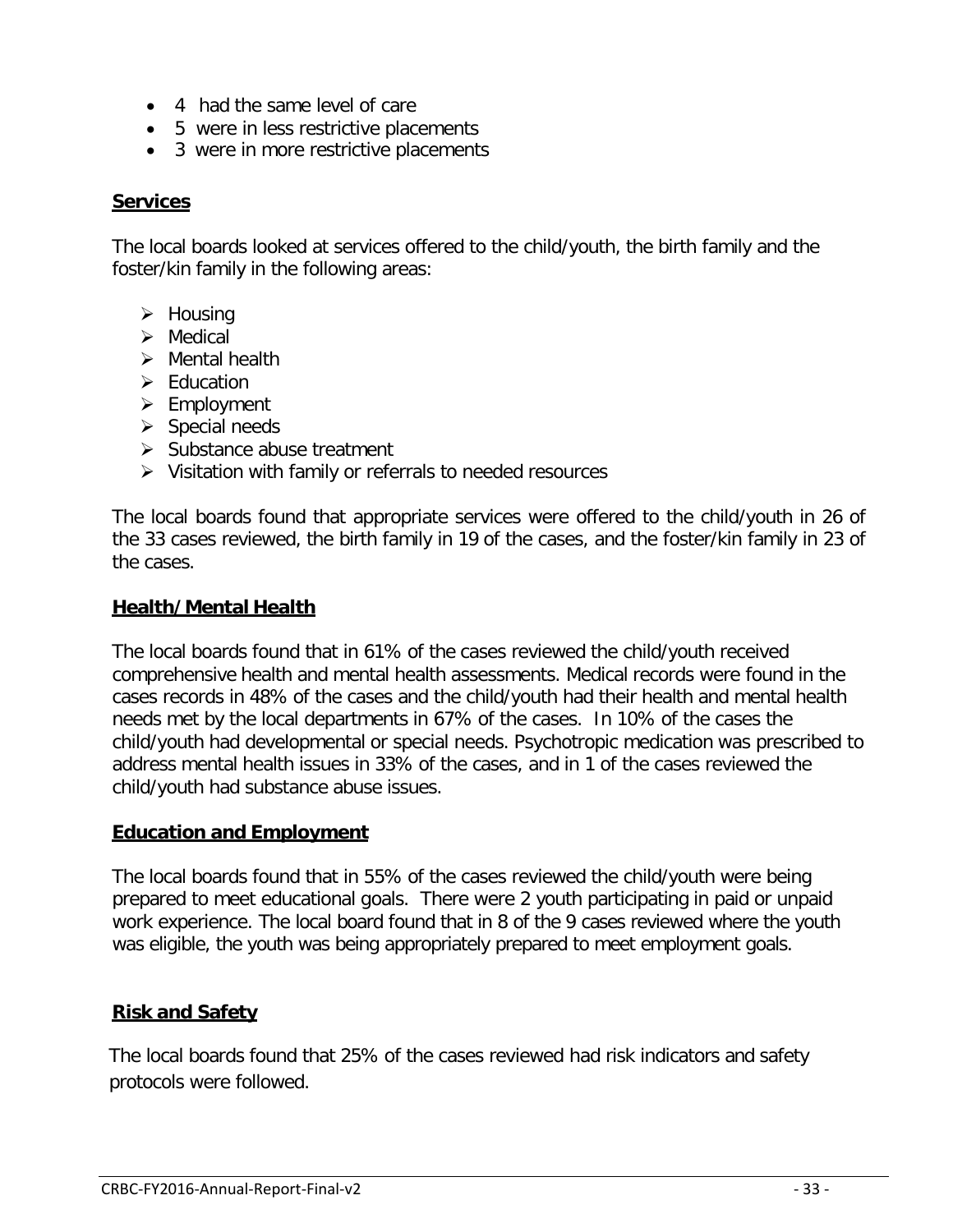#### **Case Planning**

Service Agreements: The local boards found that in 45% of the cases reviewed a signed service agreement was in place.

Family Involvement: The local boards found that in 73% of the cases reviewed an effort was made to include the family in the case planning process.

CASA (Court Appointed Special Advocate): The local boards found that in 2 cases reviewed the child/youth had a court appointed special advocate.

## **Frequency of Caseworker Visits**

| Frequency                                          | Cases |
|----------------------------------------------------|-------|
| Once a week                                        | 5     |
| More than once a week                              |       |
| Less than once a week, but at least twice a month  |       |
| Less than twice a month, but at least once a month | 24    |
| Less than once a month                             |       |
| Quarterly                                          |       |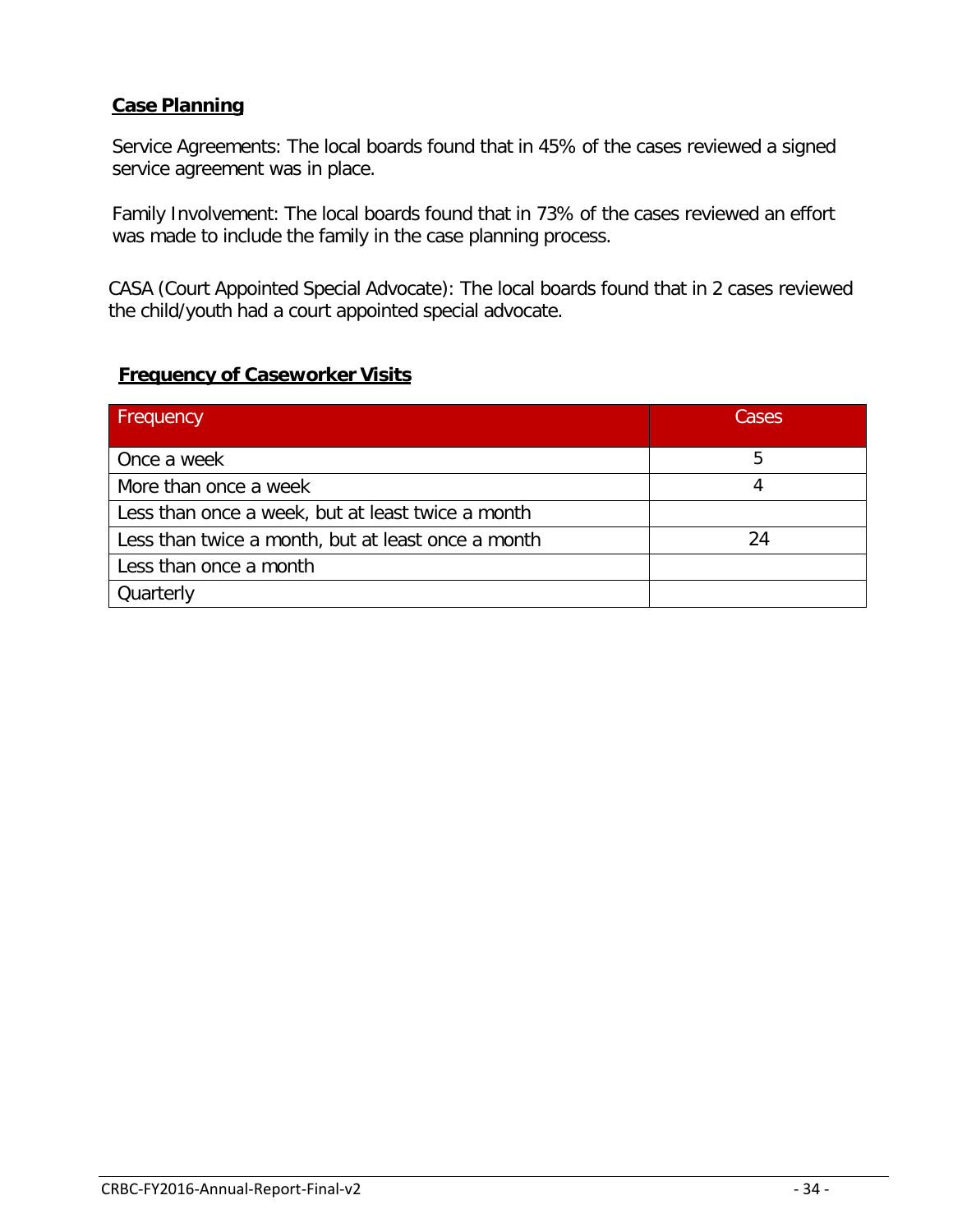# **Custody/Guardianship (Non-Relative) Reviews**

Custody and guardianship is another option that local departments can explore for families, and that is made available to a caregiver that would like to provide a permanent home for a child/youth, without having the rights of the parents terminated. This plan allows the child/youth to have a connection with their external family members.



#### **Permanency**

The local boards agreed with the permanency plan of custody/guardianship in 80% of the 67 cases reviewed and recommended the following alternate plans for the remaining cases:

- $\triangleright$  APPLA: 13%
- Pelative Placement: 7%

## **Length of time a Child/Youth had a plan of Guardianship**

Of the 67 cases reviewed the local boards determined that the length of time the child/youth had a plan of Guardianship were as follows;

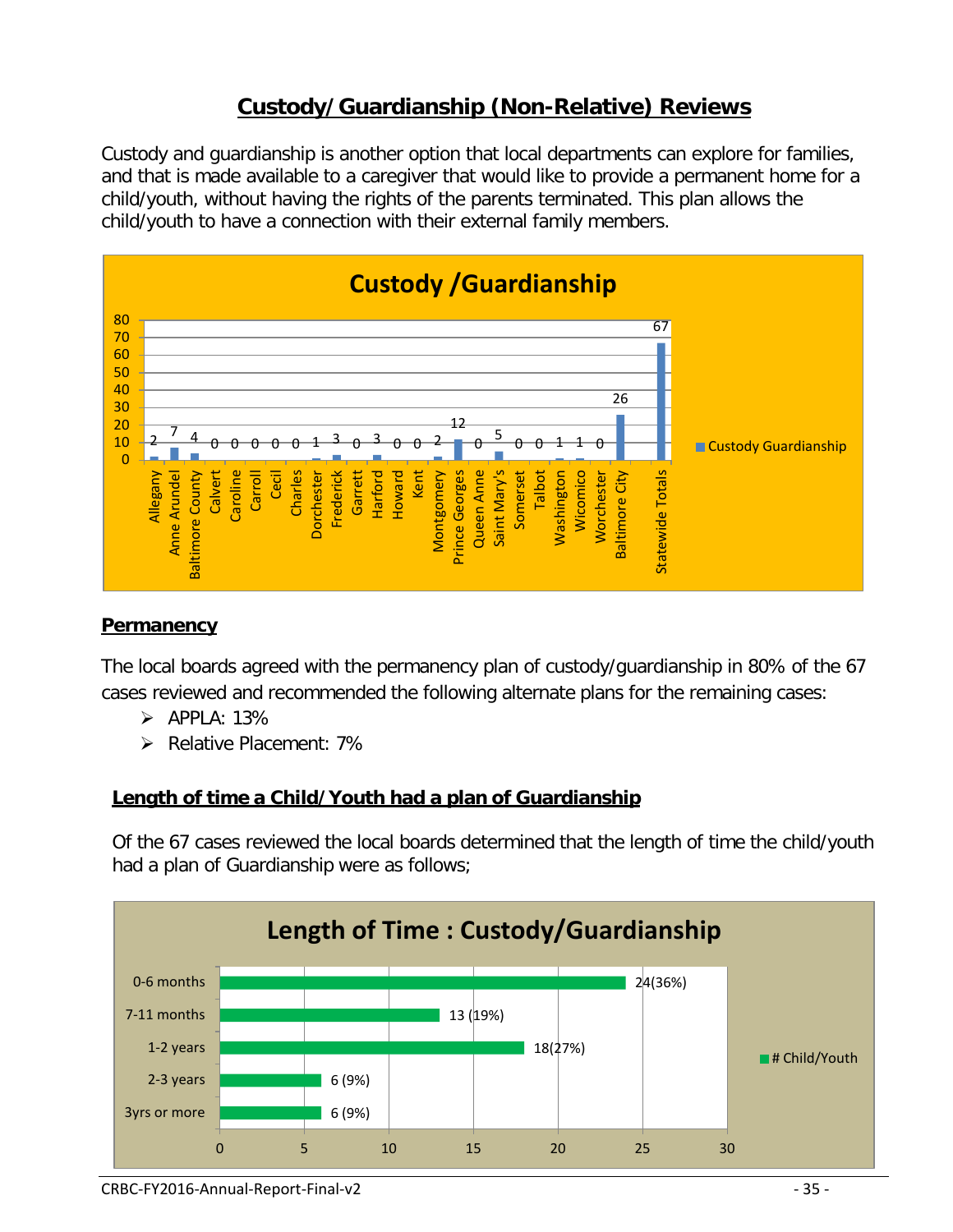### **Placement**

The local boards agreed with the departments' placement plan in 100% of cases reviewed. The majority of placements were in Private Treatment Foster Care (37%) , Treatment Foster Care (25%) and Regular Foster Care (16%) .

| Number of Cases | Placement                           |
|-----------------|-------------------------------------|
|                 | Pre-Finalized Adoptive Home         |
| 11              | <b>Regular Foster Care</b>          |
| 3               | Restricted (Relative) Foster Care   |
| 17              | <b>Treatment Foster Care</b>        |
| 25              | Treatment Foster Care (Private)     |
|                 | Teen Mother Program                 |
| 3               | Therapeutic Group Home              |
| 4               | <b>Residential Treatment Center</b> |
|                 | Other                               |

#### **Placement Stability**

The local boards found that in 76% of the cases reviewed the child/youth were placed in settings that were in close proximity to their communities which allowed for the continuity of services.

The boards also found that in 30 of the cases reviewed there was a change in the placement in the last 12 months prior to being reviewed.

The following levels of care were found for the most recent placement change:

- 15 had the same level of care
- 10 were in less restrictive placements
- 5 were in more restrictive placements

#### **Services**

The local boards looked at services offered to the children/youth, the birth family and the foster/kin family in the following areas:

- $\triangleright$  Housing
- $\triangleright$  Medical
- $\triangleright$  Mental health
- $\triangleright$  Education
- $\triangleright$  Employment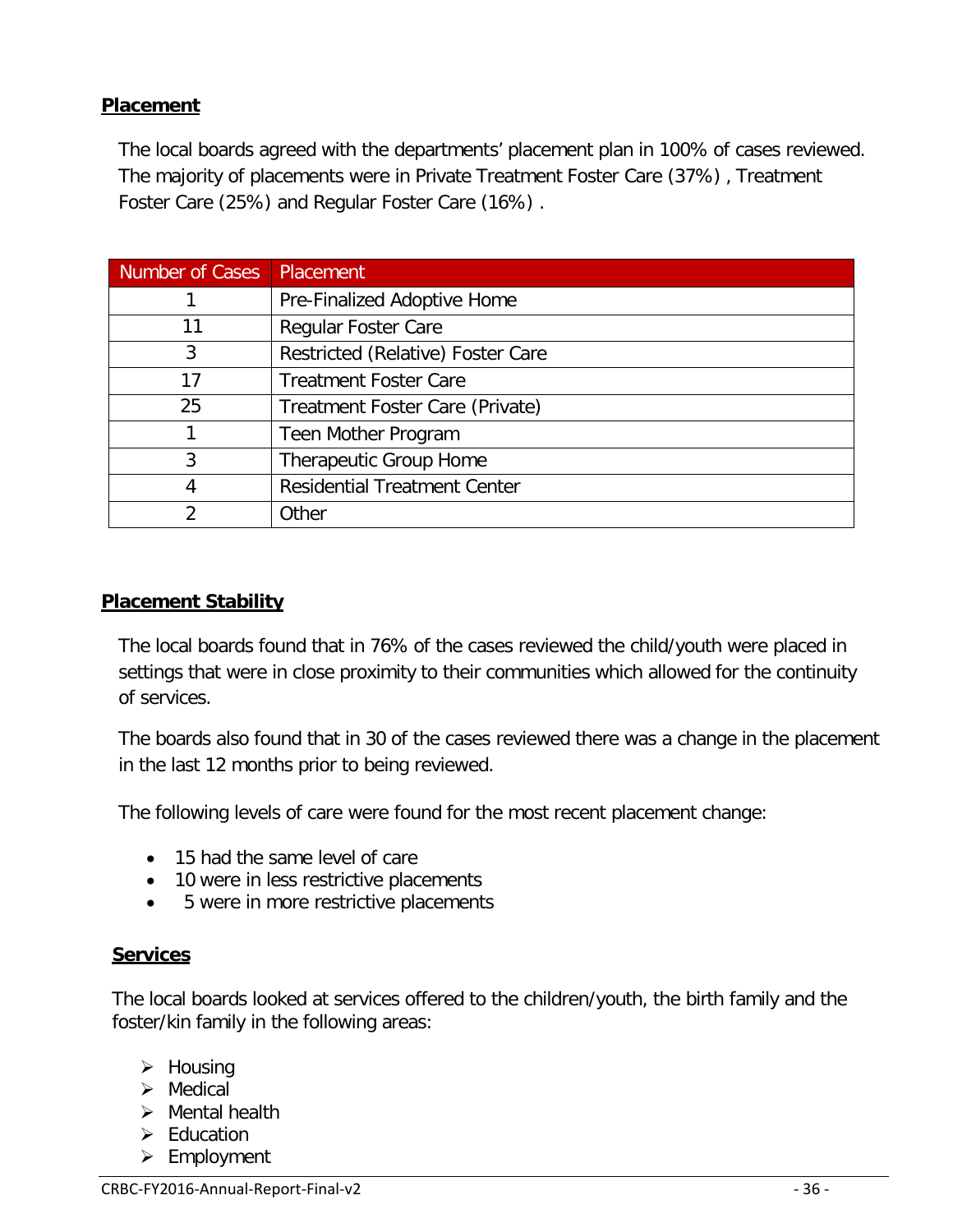- $\triangleright$  Special needs
- $\triangleright$  Substance abuse treatment
- $\triangleright$  Visitation with family or referrals to needed resources

The local boards found that appropriate services were offered to the children/youth in 48% of the cases reviewed, the birth family in 39% of the cases, and the foster/kin family in 45% of the cases.

#### **Health/Mental Health**

The local boards found that in 90% of the cases reviewed the child/youth received comprehensive health and mental health assessments. Medical records were found in the cases records in 69% of the cases and the child/youth had their health and mental health needs met by the local departments in 52% of the cases. In 24% of the cases the child/youth had developmental or special needs. Psychotropic medication was prescribed to address mental health issues in 36% of the cases, and in 3 cases reviewed the child/youth had substance abuse issues.

#### **Education and Employment**

The local boards found that in 87% of the cases reviewed, the children/youth were being prepared to meet educational goals. 10% of the youth were participating in paid or unpaid work experience. The local board found that in 90% of the cases where youth were eligible, the youth were being appropriately prepared to meet employment goals.

## **Risk and Safety**

The local boards found that 10% of the cases reviewed had risk indicators and safety protocols were followed.

#### **Case Planning**

Service Agreements: The local boards found that in 34% of the cases reviewed a signed service agreement was in place.

Family Involvement: The local boards found that in 94% of the cases reviewed an effort was made to include the family in the case planning process.

CASA (Court Appointed Special Advocate): The local boards found that in 39% of the cases reviewed the child/youth had a court appointed special advocate.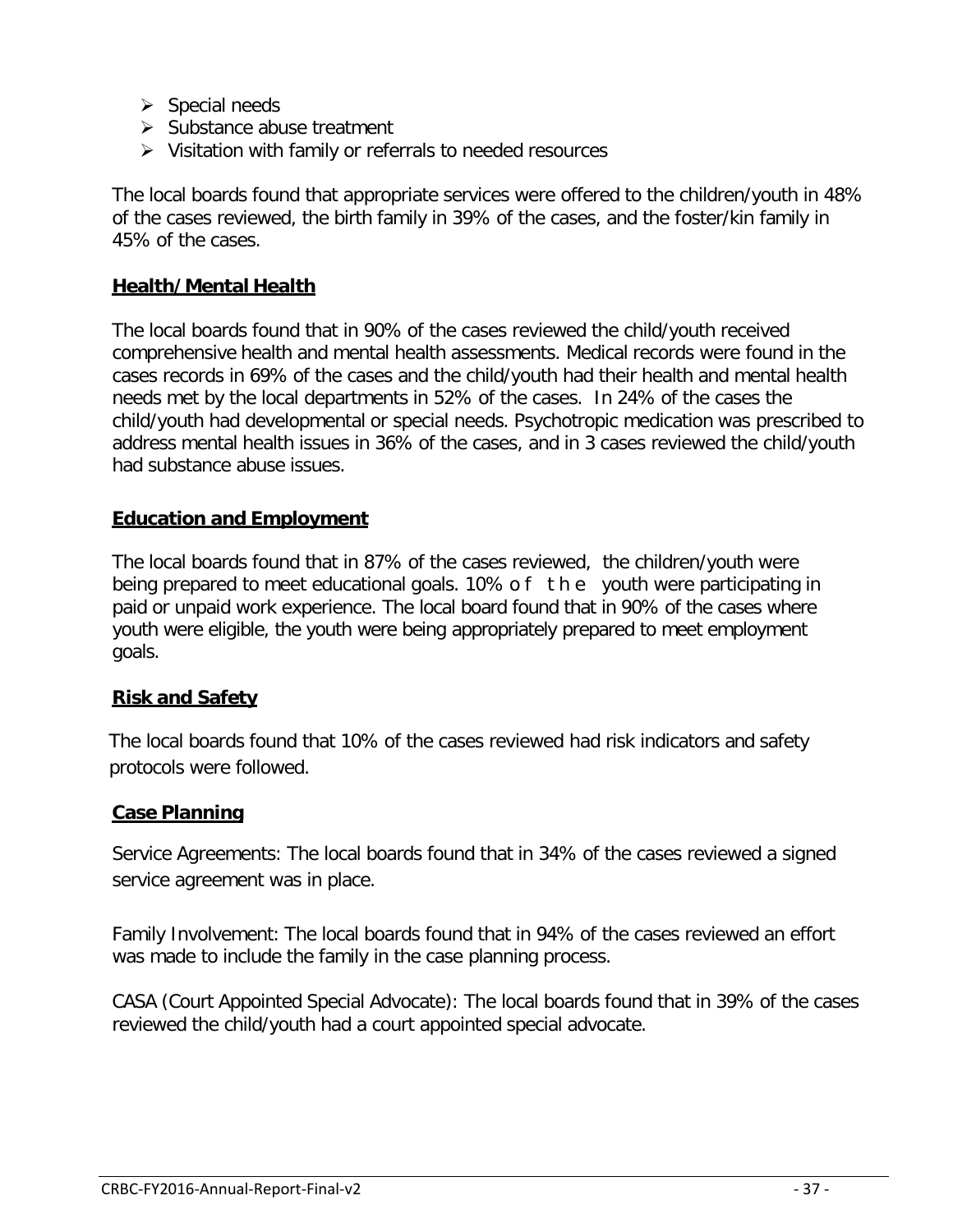## **Frequency of Caseworker Visits**

| <b>Frequency</b>                                   | Cases |
|----------------------------------------------------|-------|
| Once a week                                        | b     |
| More than once a week                              |       |
| Less than once a week, but at least twice a month  |       |
| Less than twice a month, but at least once a month | 60    |
| Less than once a month                             |       |
| Quarterly                                          |       |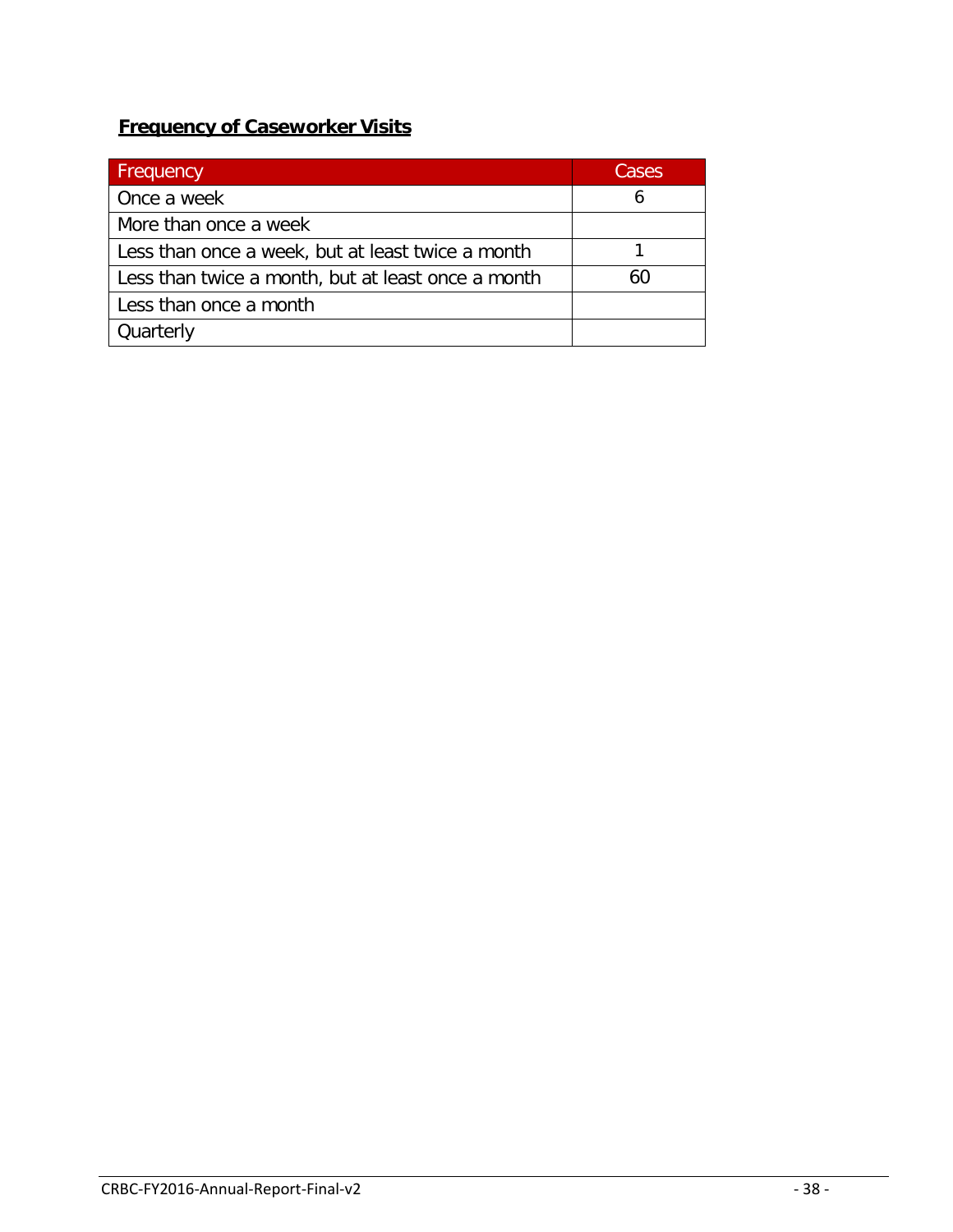# **Child Protection Panels**

CRBC became a citizen review panel in response to the Federal Child Abuse Prevention and Treatment Act (CAPTA) and state law requiring citizen oversight of the child protection system. Local child protection panels may be established in each jurisdiction. Panel members are appointed by the local appointing authority and local child protection panels report findings and recommendations to the CRBC State Board. Panel activities and reviews submitted by Baltimore City, Baltimore County and Montgomery County are outlined below.

In FY2016, the Baltimore City Child Protection Panel was the only local child protection panel that completed reviews that addressed outcomes as adapted from the DHR approved Child and Family Services Review (CFSR) review instrument.

#### **Review Findings**

| Outcome Area                   | Measure                                                                               | <b>Effectiveness Rating by Panel</b>                                                                                                               |
|--------------------------------|---------------------------------------------------------------------------------------|----------------------------------------------------------------------------------------------------------------------------------------------------|
| Safety<br>Outcome 1            | Children are first and foremost<br>protected from abuse and<br>neglect                | The outcome was:<br>Substantially achieved in 3 cases<br>Partially Achieved in 6 and Not<br>Achieved in 1 case                                     |
| Safety<br>Outcome 2            | Children are safely maintained<br>in their homes whenever<br>possible and appropriate | The outcome was:<br>Substantially achieved in 5 cases<br>Partially Achieved in 4 cases and<br>Not Achieved in 1 case                               |
| <b>Well Being</b><br>Outcome 1 | Families have enhanced<br>capacity to provide for their<br>needs                      | The outcome was:<br>Substantially achieved in<br>1 case, Partially<br>achieved in 7 cases and<br>Not achieved in 2 cases                           |
| <b>Well Being</b><br>Outcome 2 | Children receive appropriate<br>services to meet their<br>educational needs           | The outcome was:<br>Substantially Achieved in<br>2 cases, Partially Achieved in 1<br>case, not Achieved in 1 case and<br>Not Applicable in 6 cases |

There were 15 cases reviews conducted. Findings include the following ;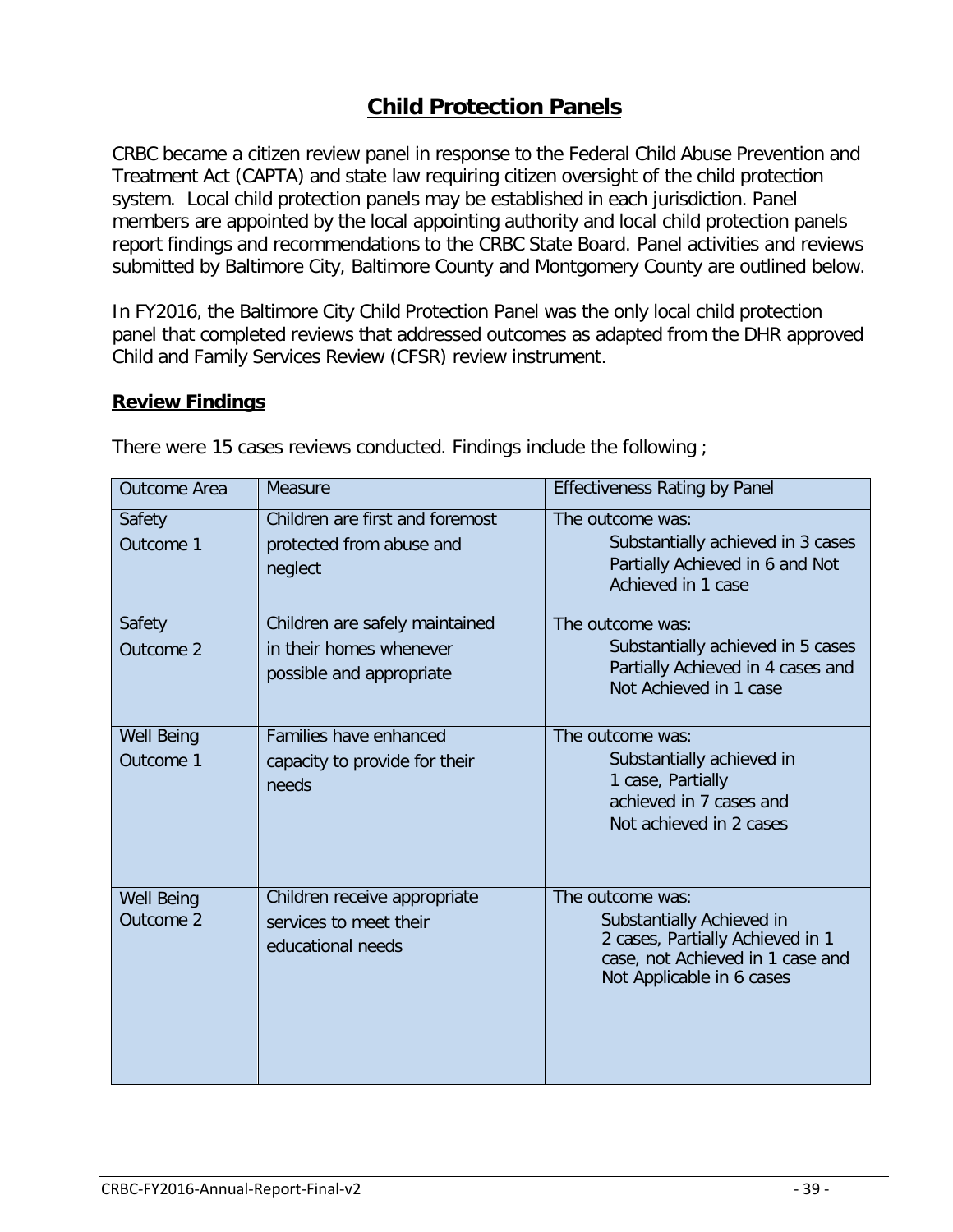| Well Being<br>Outcome 3 | Children receive adequate<br>services to meet their physical<br>and mental health needs | The outcome was:<br>Substantially Achieved in<br>1 case, Partially Achieved in 4<br>Cases and Not achieved in 4<br>Cases. |
|-------------------------|-----------------------------------------------------------------------------------------|---------------------------------------------------------------------------------------------------------------------------|
|-------------------------|-----------------------------------------------------------------------------------------|---------------------------------------------------------------------------------------------------------------------------|

#### **Child Protection Services In-Home-Care Cases**

The panel reported that some cases were closed to soon. These were cases where referrals had been made but there was no follow up to see if referrals were followed through before the cases were closed.

#### **Services to Children and Families**

- The panel reported concerns regarding the lack of getting fathers involved in the provision of services, especially when the father is living in the home or is involved with the children.
- The panel reported that there continues to be a lack of documentation of referrals, school or medical records mentioned in Local Department of Social Services (LDSS) records. LDSS frequently fails to follow up on mental health and substance abuse referrals for parents so there is no evidence that the parent actually benefited from the referral.
- The panel reported concerns that older children were interviewed in the presence of the parents when home visits were done. They advised that older children should be interviewed out of the parents' presence, such as in a school setting.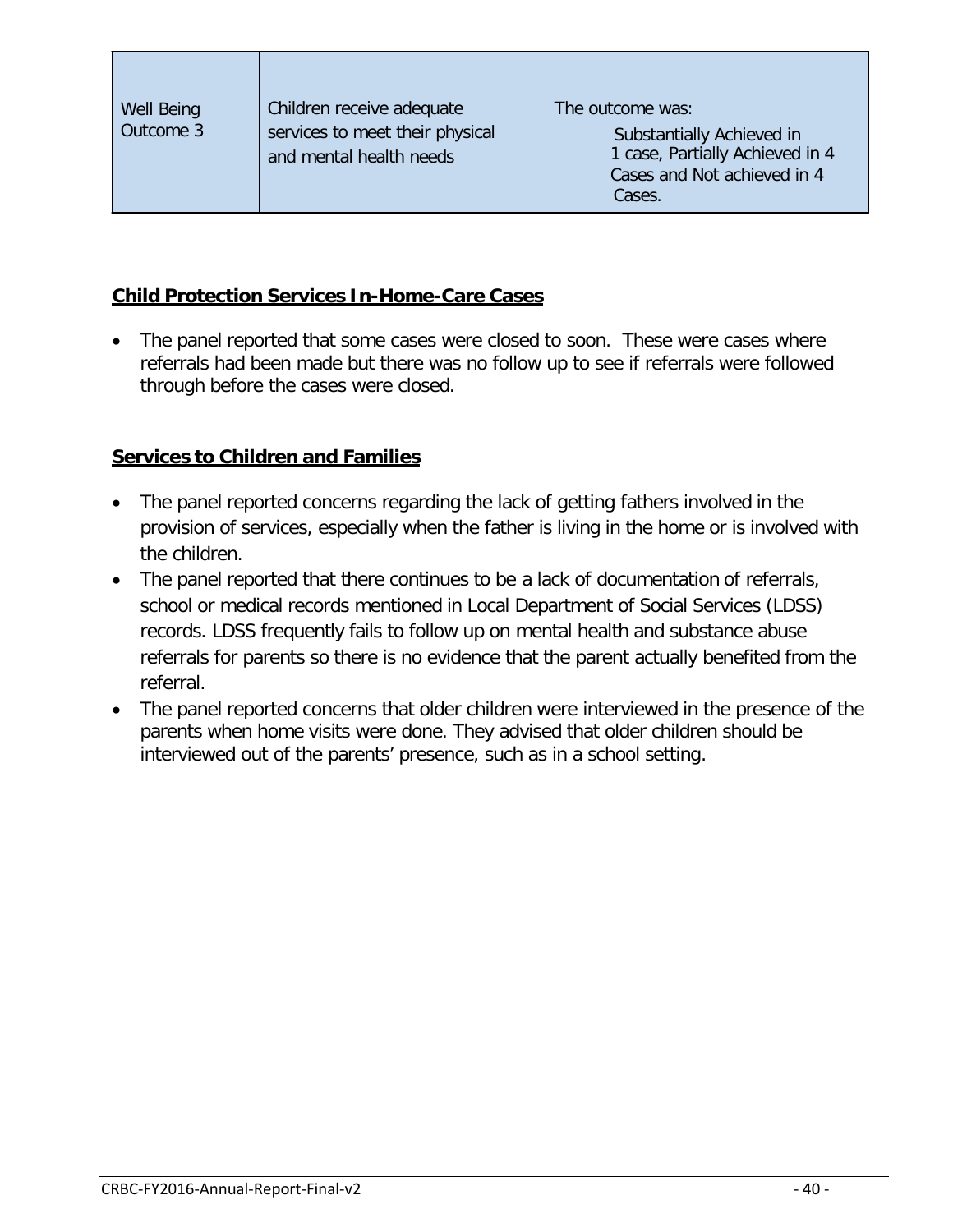## **CITIZEN'S REVIEW PANEL FOR CHILDREN**

#### **Summary FY2016**

#### Montgomery County Council Health and Human Services Committee

The Citizens Review Panel examines the extent to which the County agency effectively implements the child protection standards and State plan under 42 USC section 5106a(b). The Panel also reviews other criteria it considers important for the protection of children.

The Panel believes that its' responsibility is to ensure that maltreated children receive the services and support they need. The Committee's priority in FY16 was to focus on the needs of children voluntarily placed (VPA cases) in the child welfare system.

Voluntary placement (VPA) legislation was created to address the needs of those children/youth whose parents could no longer provide for them. Initially, in 2001-2002, there were approximately 7 cases in the system. In early FY16 there were 35 cases, nearly 10 percent of the child welfare foster care caseload. The primary reason parents ask for a voluntary placement is because their children have severe mental health needs or complex developmental disabilities. The Panel's goal this year was to review these cases to identify who these children are and if there are service gaps that need to be addressed. Focus was on identifying how these children were referred to child welfare, what happens when these youth 'age out' of the child welfare system , identification of any community services needed to prevent these placements, and how coordination between county agencies occurs.

The Panel completed all case reviews and conducted interviews with child welfare agency social workers and supervisors, the liaison with the Department of Education, and the county attorney who has represented the majority of the cases. The final report of the VPA case review has not been completed.

The Panel had 4 new members join in the Spring 2016, replacing several vacant seats. New members represent a variety of disciplines: mental health, child welfare research, CWS social work, and the business community.

Montgomery County Child Protection Panel Members

| Lisa Merkin (Staff) | George Gabel      |
|---------------------|-------------------|
| Ronna Cook (Chair)  | Jane Steinberg    |
| Leslie Shedlin      | Klaofa Kavanagh   |
| Ali Khoshnevissan   | Jen Carson        |
| Clara Valenzuela    | Pamela Littlewood |

#### Montgomery County Code Section 27-49A, effective 4/23/01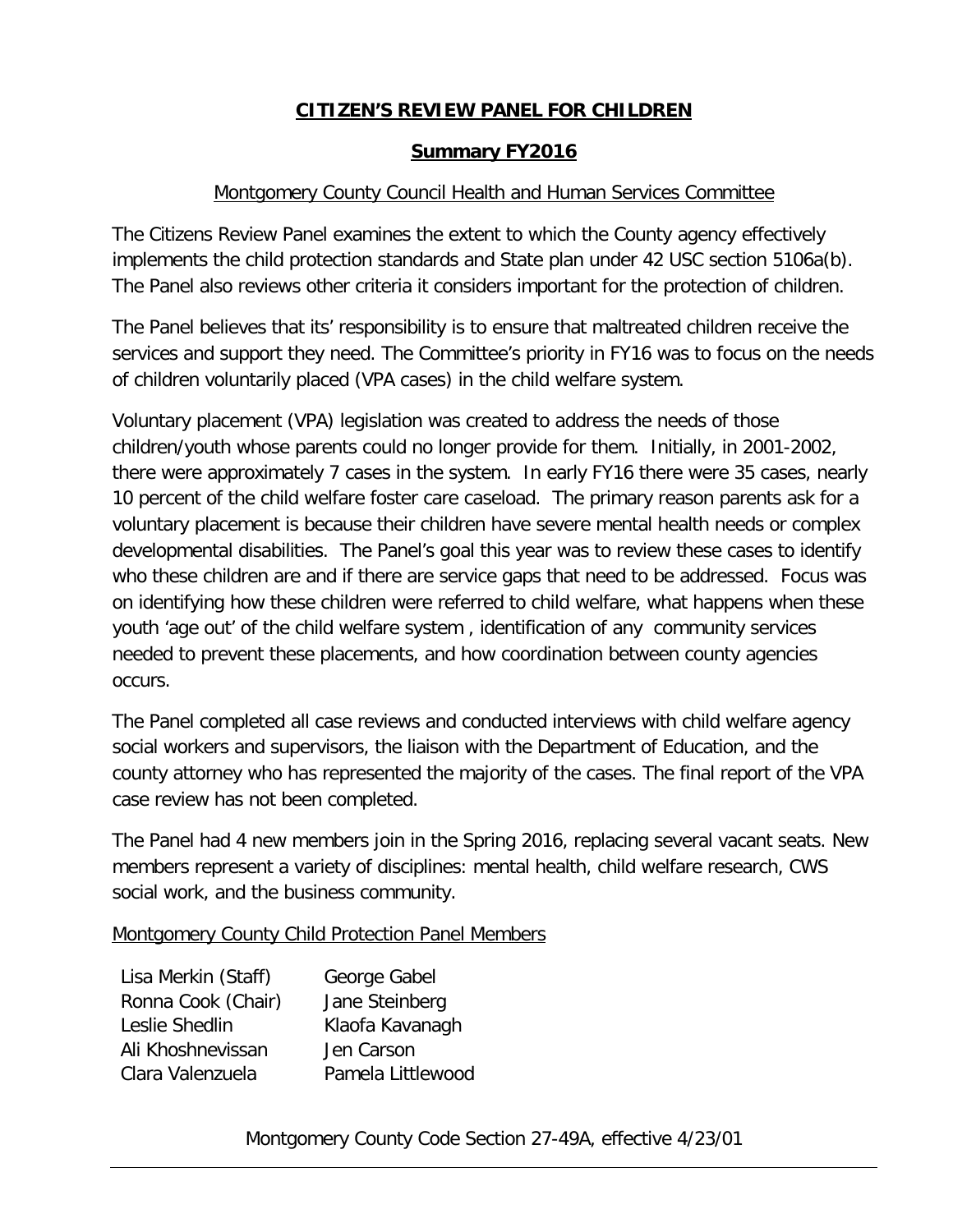## **Baltimore County Child Protection Panel**

#### **Accomplishments**

- Developed and pilot tested a Medical Checklist for CPS workers to request information from medical providers.
- Researched and discussed challenges with youth from other jurisdictions who run away from placements in Baltimore County group homes and treatment foster homes. Advocated for DHR Office of Licensing and Monitoring to encourage improved communication from placement agencies to law enforcement.
- Promoted collaboration among DSS and BCPS for mental health crisis intervention services for students.
- Shared information with the Child Protection Panel regarding anti-bullying grants received by BCPS, Alternative Response implementation and sustainability by DSS, Substance Exposed Newborn services provided by DSS, Maryland's IV-E Waiver and changes to priorities from the Governor's Office of Children and Local Management Boards.
- Conducted a strategic planning process to identify priority areas for the Child Protection Panel to address over the next 2-3 years:
	- $\triangleright$  Improving and expanding capacity for medical evaluation and reporting of child abuse and neglect in Baltimore County.
	- $\triangleright$  Educating the medical community regarding child abuse/neglect.
	- $\triangleright$  Advocating for more Child Protection Teams at area hospitals.
	- $\triangleright$  Addressing challenges and ensuring a strong response to cases of criminal child neglect.
	- $\triangleright$  Prevention and services to runaways, including sex trafficking.

#### Membership

Mark Millspaugh, Chair (Baltimore County DSS) Linda Grossman, M.D. (Baltimore County Department of Health) Meg Ferguson, J.D. (Baltimore County Assistance County Attorney) Scott Krugma, M.D. (Community) Lt. Glen Wiedeck (BCPD) Laura Steele (CRBC) Nancy Slaterbeck, LCSW-C (Community) Brynez Roane, LGSW (Community) Richard Muth (BCPS) Patricia Cronin, LCSW-C (Community) Keith Pion, J.D. (Baltimore County State's Attorney's Office)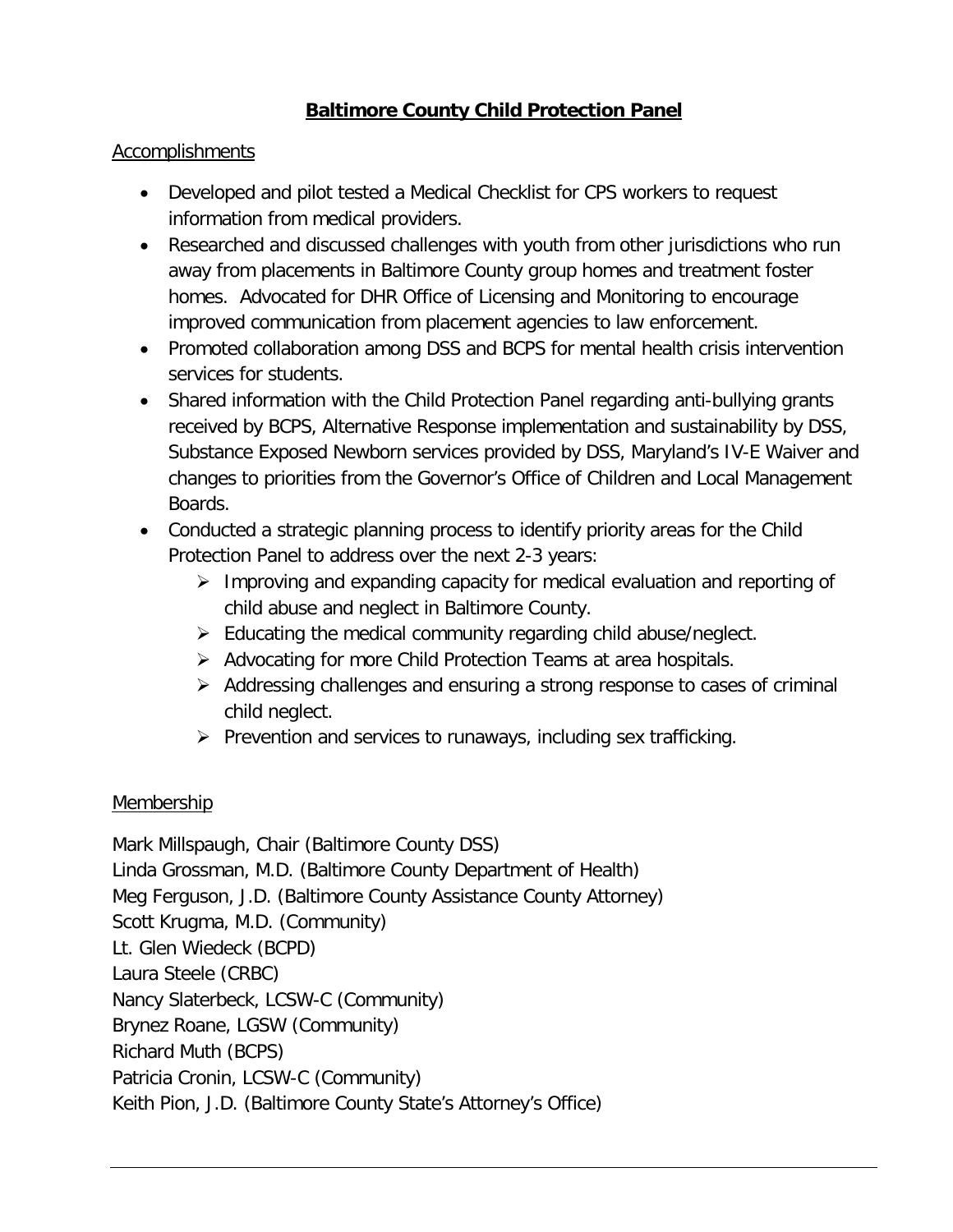#### **THE STATE BOARD**

#### **Nettie Anderson-Burrs Chair**

Representing Allegany, Garrett, and Washington Counties

#### **Delores Alexander Vice Chair**

Representing Baltimore and Harford Counties

#### **Denise Joseph**

Representing Calvert, Charles, Prince George's, and Saint Mary's Counties

#### **Vacant**

Representing Anne Arundel, Carroll, and Howard Counties

#### **Doretha Henry**

Representing Dorchester, Somerset, Wicomico, and Worcester Counties

#### **Susan Gross**

Representing Frederick and Montgomery Counties

#### **Vacant**

Representing Caroline, Cecil, Kent, Queen Anne's and Talbot Counties

#### **Sylvia Smith Sarah Walker Sheila Jessup, PhD**

Representing Baltimore City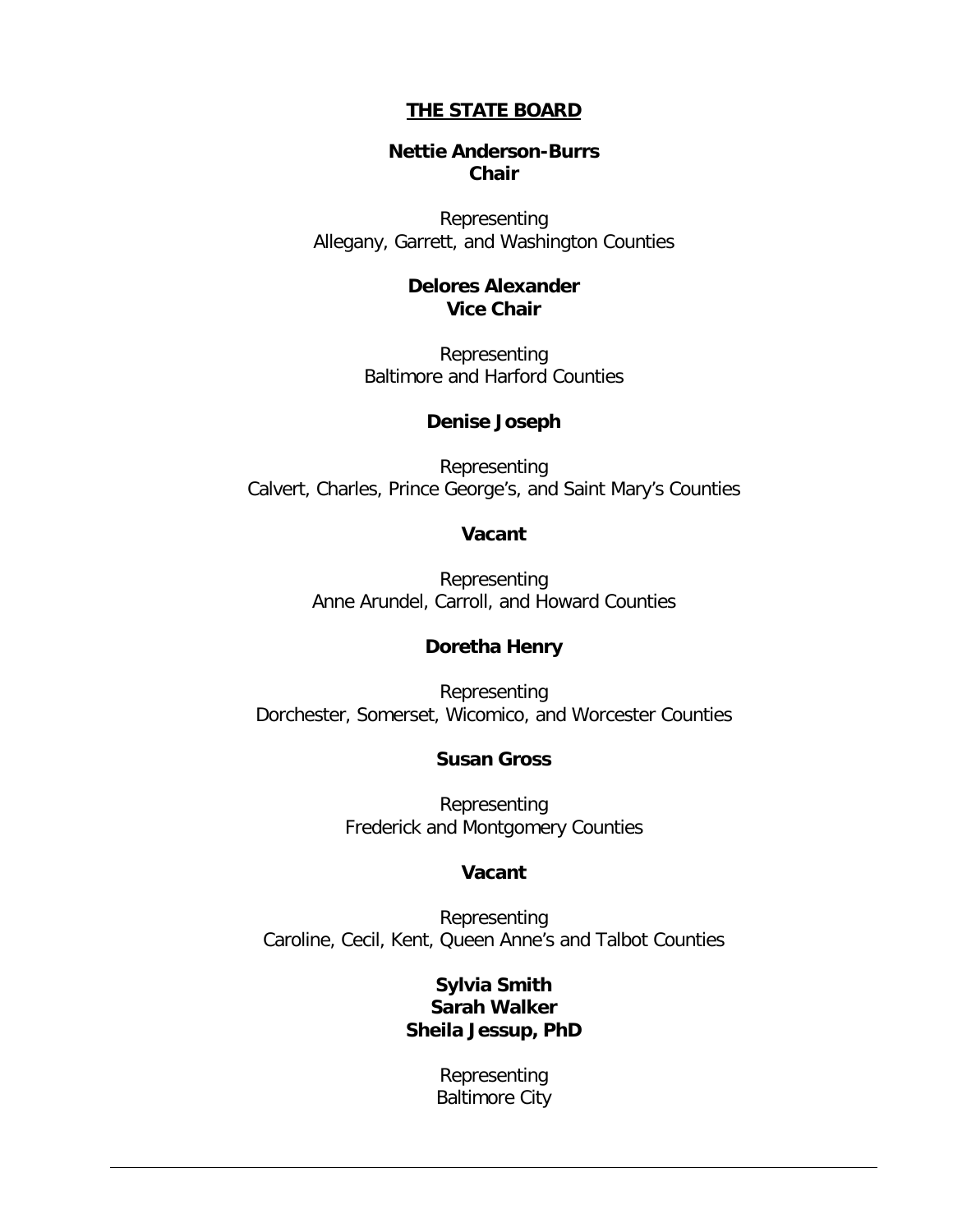#### **CRBC Volunteer Board Members**

Mrs. Yvonne Armwood Mrs. Katrena Batson Bailey Ms. Anna Mae Becker Ms. Juanita Bellamy Mrs. Samantha Bender Mrs. Andrea Berry Mrs. Roberta Berry Mr. Fred Bowman Mr. Erwin Brown Jr. Ms. Otanya Brown Ms. Heidi Busch Mr. Kieth Buswell Mrs. Roslyn Chester Mrs. Jacqueline Coe Ms. Bernice Cohen Mr. John Coller Ms. Emily Cooke Ms. Nicole Cooksey Ms. Beverly Corporal Ms. Barbara Crosby Rev. Cherra Culbreath Mrs. Ardena Dixon Ms. Jackie Donowitz Mrs. Pamela Dorsey Mrs. Patricia Duncan Dr. Scott Durum Mr. Russell Ebright Ms. Cheryl Emery Ms. Sandra Farley Mrs. Susan Fensterheim Ms. Allyn Fitzgerald Mr. Robert Foster Jr. Ms. Dianne Fox Mrs. Brenda Gaines Mr. Bernard Gibson Dr. Walter Gill Mrs. Angela Gilliam Mrs. Helene Goldberg Mrs. Catherine Gonzalez Ms. Carolyn Goodrich Mr. Edwin Green Jr. Mrs. Shirley Greene Ms. Carolyn Gregory Mrs. Jennifer Grimes Mr. Reginald Gross Sr.

Mrs. Susan Gross Ms. Sharon Guertler Mrs. Susan Haberman Mr. Kirkland Hall Sr. Ms. Ruth Hayn Ms. Lettie Haynes Mrs. Virginia Heidenreich Ms. Doretha Henry Mr. Leon Henry Mrs. Cathy Hodin Ms. Sandra Dee Hoffman Mr. Wesley Hordge Mr. Robert Horsey Mrs. Phyllis Hubbard Mr. Reed Hutner Mrs. Jennifer Hysan Ms. Judith Ingold Ms. Carmen Jackson Ms. Britonya Jackson Mrs. Ernestine Jackson-Dunston Mrs. Eunice Johnson Ms. Helen Johnson Mrs. Portia Johnson-Ennels Mrs. Rita Jones Ms. Gilda Kahn Ms. Janet Kay Cole Mr. John Kelly Mrs. Cherie King Mrs. Stephanie Lansey-Delgado Ms. Norby Lee Ms. Beatrice Lee Mrs. Ladell Lewis Ms. Denise Lienesch Mrs. Helen Lockwood Mrs. Linda Love McCormick Ms. Mary MacClelland Mrs. Dian MacNichol Ms. Debra Madison-Moore Ms. Cathy Mason Mrs. Claire McLaughlin Ms. Rosemarie Mensuphu-Bey Mrs. Denise Messineo Ms. Deanna Miles-Brown Ms. Judith Niedzielski Mr. Franklin Parker

Ms. Melissa Parkins-Tabron Ms. Janice Patterson Ms. Mary Patton Ms. Ann Phillips Ms. Iris Pierce Ms. Ella Pope Mr. Donald Pressler Ms. Stephanie Quinn Ms. Gail Radcliff Ms. Margaret Rafner Ms. Carol Rahbar Ms. Janet Ramsey Ms. Phyllis Rand Mrs. Davina Richardson Ms. Benia Richardson Ms. Aundra Roberts Dr. Cynthia Roman Ms. Valerie Sampson Ms. Norma Sappington Ms. Shirley Scurry Ms. Carmen Shanholtz Mrs. Patricia Soffen Mrs. Theresa Stafford Mrs. Gwendolyn Statham Mrs. Geraldine Stearn Ms. Laura Steele Ms. Mildred Stewart Ms. Catherine Stewart-Barksdal Ms. Patricia Sudina Mrs Mary Taylor-Acree Ms. Jane Theodore Ms. Wanet Tyson Ms. Constance Urquhart Mr. Clarence Vaughn Mr. Adolph Vezza Ms. Parita Vithlani Mrs. Vatice Walker Mrs. Velma Walton Mrs. Curdell Ward Ms. Rosina Watkins Mrs. Kamilah Way Mrs. Florence Webber Dr. Patricia Whitmore-Kendall Mrs. Charlotte Williams Ms. Cherryllynn Williams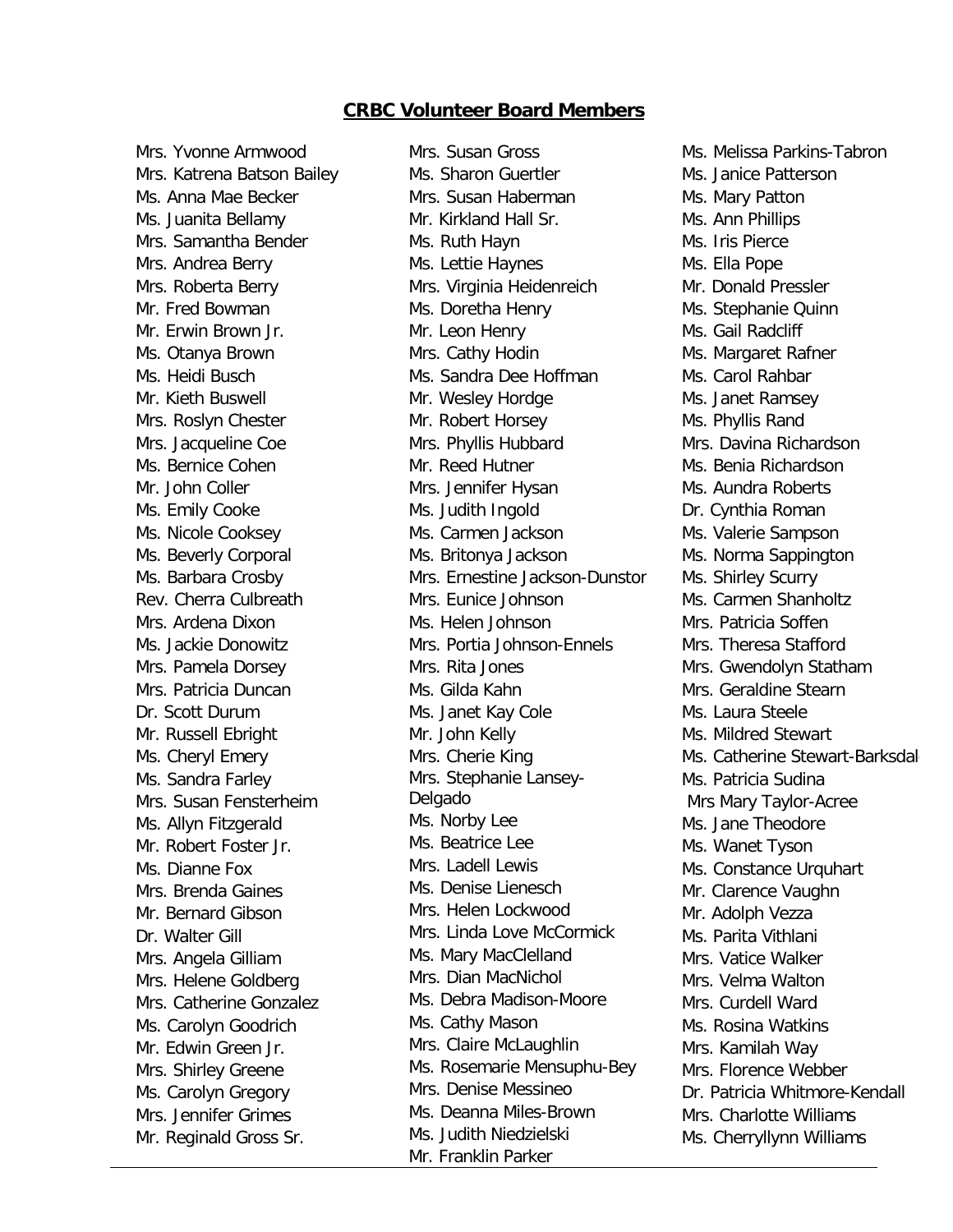Ms. Edith Williams Ms. Elizabeth Williams Mr. Bryant Wilson Ms. Norma Lee Young